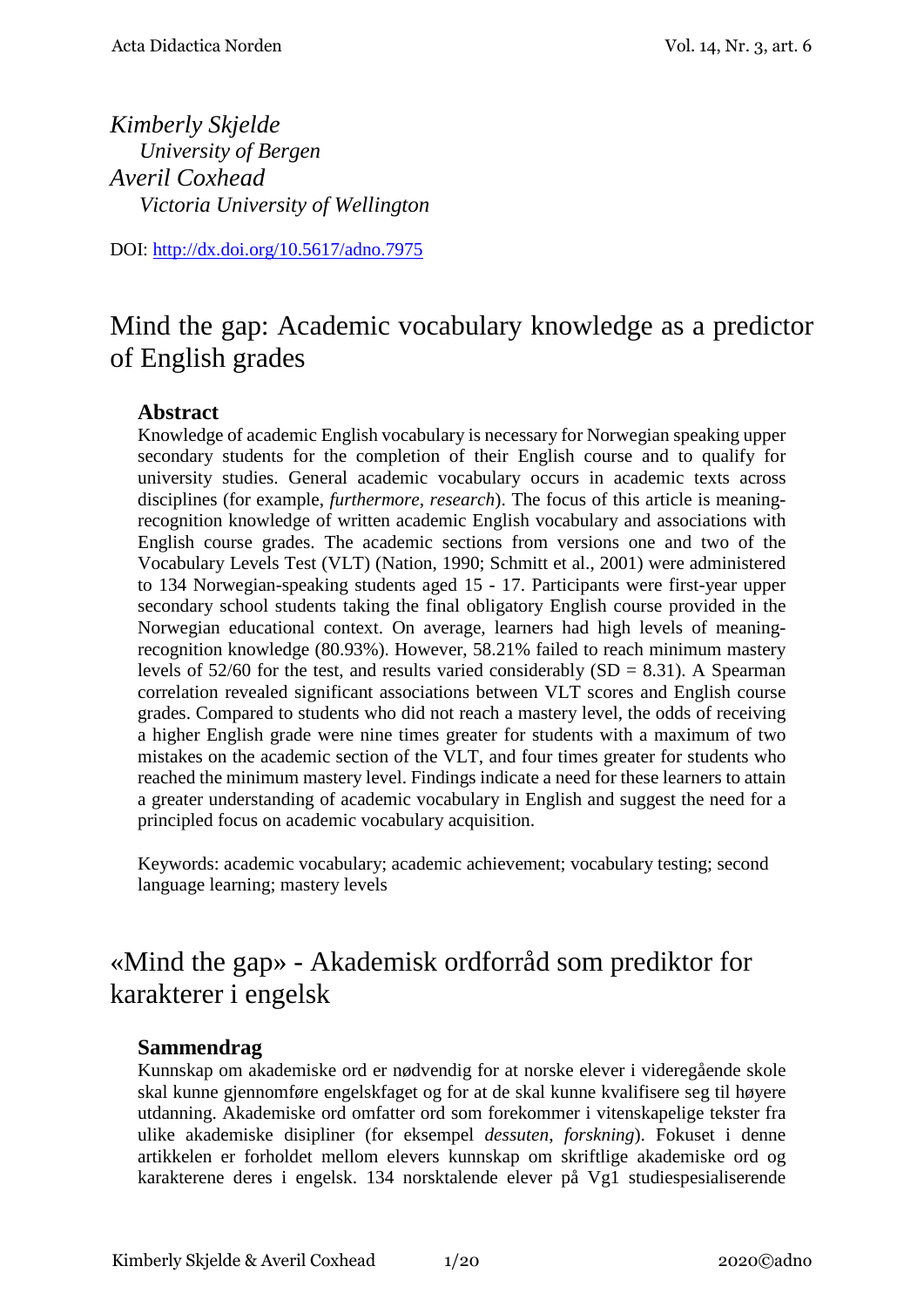mellom 15 og 17 år tok Nations (1990) VLT, den akademiske delen fra versjon en og to av Schmitt et al. (2001) reviderte test. Resultatene viser at elevene i gjennomsnitt hadde en høy VLT- poengsum (80.93%), men 58.21% ikke klarte å oppnå den laveste anbefalte poengsummen på 52/60 og det var en høy grad av variasjon i resultatene (SD = 8.31). En Spearman-korrelasjon viste signifikante forbindelser mellom resultatene fra VLT og elevenes engelskkarakterer. Sannsynligheten for å ha en høyere engelskkarakter var ni ganger større for elever med maksimum to feil på VLT- testen og fire ganger større for de som oppnådde minimumskravet på 52/60. Funnene indikerer at disse elevene har behov for å utvikle en bedre forståelse av akademiske ord, og de antyder dermed også et behov for fokus på utvikling av akademisk ordforråd i engelskundervisningen.

 Nøkkelord: akademisk ordforråd, testing av vokabular, engelsk som andrespråk, språkundervisning

# Introduction

Academic English vocabulary is needed by first language (L1) English speakers to function well in educational settings. With the use of English as a global language, increasing demands are placed on knowledge of academic vocabulary also for second language  $(L2)^{1}$  $(L2)^{1}$  $(L2)^{1}$  English learners' completion of secondary and university level education. Despite upper secondary English subject curriculum aims in Norway outlining the need for students to understand and use formal and informal language since 2006 (Norwegian Directorate for Education and Training, 2006/2013), questions have been raised regarding how well English language courses prepare students for the demands of university studies (Hellekjær, 2005, 2019a, 2019b). Newly revised curriculum aims specifically call for first-year upper secondary students to listen to, understand, and use academic language when working with oral and written texts (Norwegian Directorate for Education and Training, 2019a). Academic vocabulary is a key component of academic language (Nagy et al., 2012; Truckenmiller et al., 2019) and knowledge of this lexis is essential for the comprehension and production of academic discourse (Nation, 2013). The aim of the present study is to examine the extent of receptive academic vocabulary knowledge and possible associations to English course grades for L1 Norwegian students in upper secondary education.

General purpose academic vocabulary present on word lists such as Coxhead's (2000) Academic Word List (AWL) and Gardner and Davies' (2014) Academic Vocabulary List (AVL), occurrs across university disciplines, accounting for between 10% (Coxhead, 2000) and 14% (Gardner & Davies, 2014) of the vocabulary in academic texts and around 4% coverage for "non-academic texts

<u>.</u>

<span id="page-1-0"></span> $<sup>1</sup>$  In the Norwegian context, the terms English as a foreign language (EFL) and English as a second language</sup> (ESL) fail to accurately describe developments in the English subject curriculum and students' extensive exposure to the language (Rindal & Brevik, 2019). For the current study, English is, therefore, broadly defined as a second language (L2), i.e., a language learned "later than in earliest childhood" (Mitchell et al., 2013, p.1).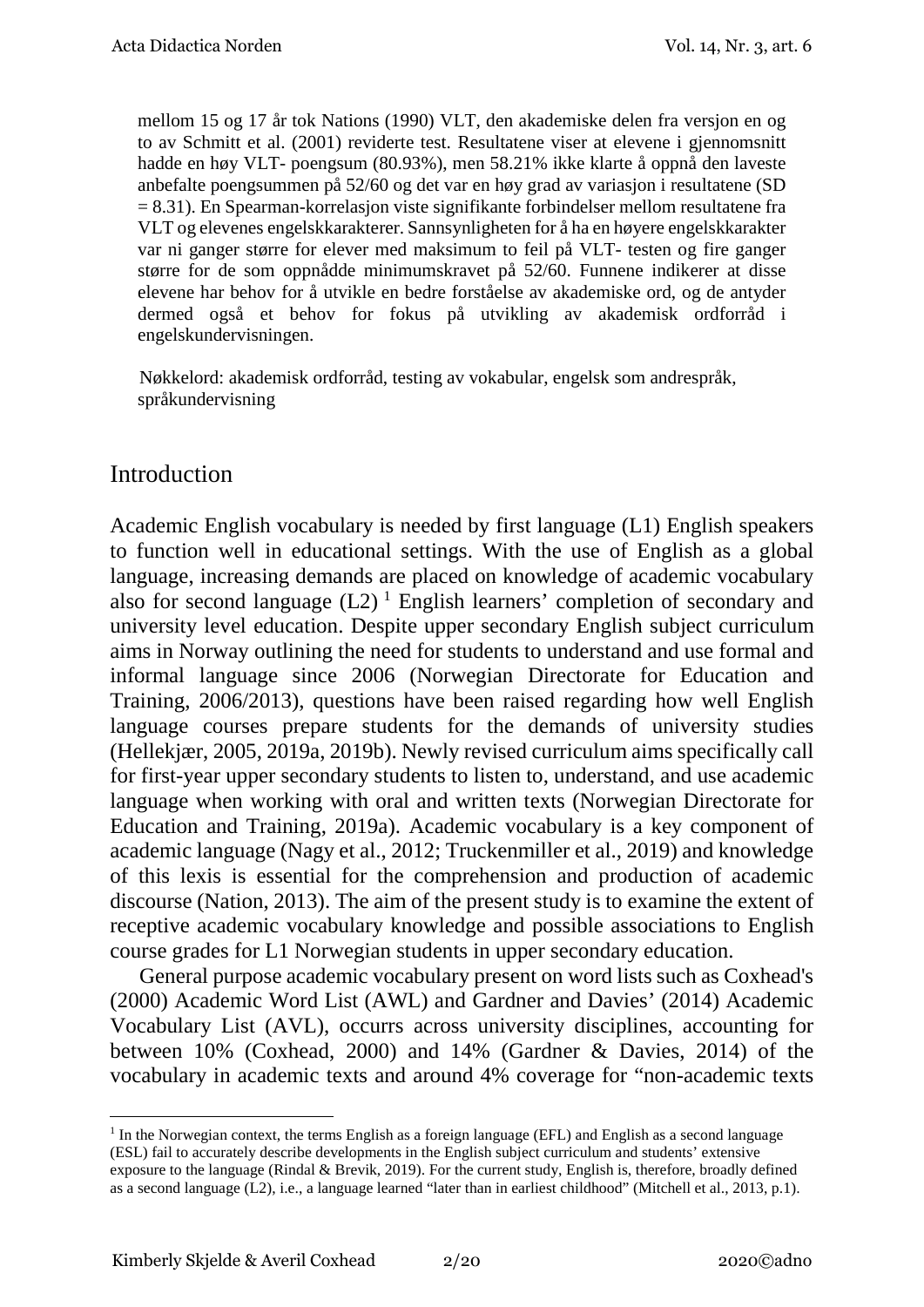such as newspapers" (Nation, 2013, p. 294). Academic English vocabulary is found across frequency levels (Cobb, 2010; Gardner & Davies, 2014; Hancioğlu et al., 2008), also in high-frequency vocabulary such as Nation's (2017) 2000 and 3000 BNC/COCA frequency levels. As such, this lexis is necessary for language learners' proficiency development (Schmitt & Schmitt, 2014; Vilkaitė-Lozdiené & Schmitt, 2020; Webb & Nation, 2017). Examples of high-frequency AWL items from the VLT (Schmitt et al., 2001) include *access, achieve, alter, convert, correspond, evidence, investigation, link, topic, retain*, and *visual*.

Previous research conducted with speakers of North Germanic (Scandinavian) languages has shown vocabulary knowledge, including knowledge of academic vocabulary, to be important for reading comprehension of L2 English learners' in upper secondary school (Edgarsson, 2017) and writing proficiency (Henriksen & Danelund, 2015; Olsson, 2016). Unfortunately, the research conducted in Denmark (Henriksen & Danelund, 2015), Iceland (Edgarsson, 2017), and Sweden (Olsson, 2016) suggest there may be a lack of academic English vocabulary knowledge among these upper secondary students. As such, assessing knowledge of academic vocabulary in English can be particularly valuable in educational contexts where students are proficient in conversational English but in which there are signs that they struggle to comprehend academic discourse because "there is a danger of assuming academic language competence from evidence of fluency in everyday language" (Humphrey, 2016, p. 447).

Research has also found correlations between knowledge of academic English lexis and academic achievement, beyond the knowledge of general English, for minority language students in lower secondary education (Townsend et al., 2016; Townsend et al., 2012) and university students (Masrai & Milton, 2017, 2018). Two studies conducted in Iceland and Sweden have focused explicitly on academic English vocabulary knowledge among upper secondary students (Edgarsson, 2017; Olsson, 2016). Icelandic students, age 18-20 were shown to lack academic English reading proficiency necessary for university studies (Edgarsson, 2017). A study of Swedish learners showed positive correlations between holistic evaluations of written essays and amount of academic English vocabulary as defined on the VLT (Olsson, 2016). However, Olsson's (2016) study did not assess the correctness of use for the academic English vocabulary found in the essays, and comparisons were not made with high-stakes course grades. Other previous Nordic research has highlighted the necessity of English proficiency (e.g., Arnbjörnsdóttir, 2018; Hellekjær, 2005, 2009; Pecorari et al., 2012), and vocabulary knowledge (Busby, 2020; Malmström et al., 2018) among university students, though virtually none have focused on Norwegian students' needs for academic English vocabulary knowledge during their upper secondary studies.

The current study is part of a larger project conducted in the Norwegian educational context and examines upper secondary and university student academic English vocabulary knowledge in relation to achieved academic grades,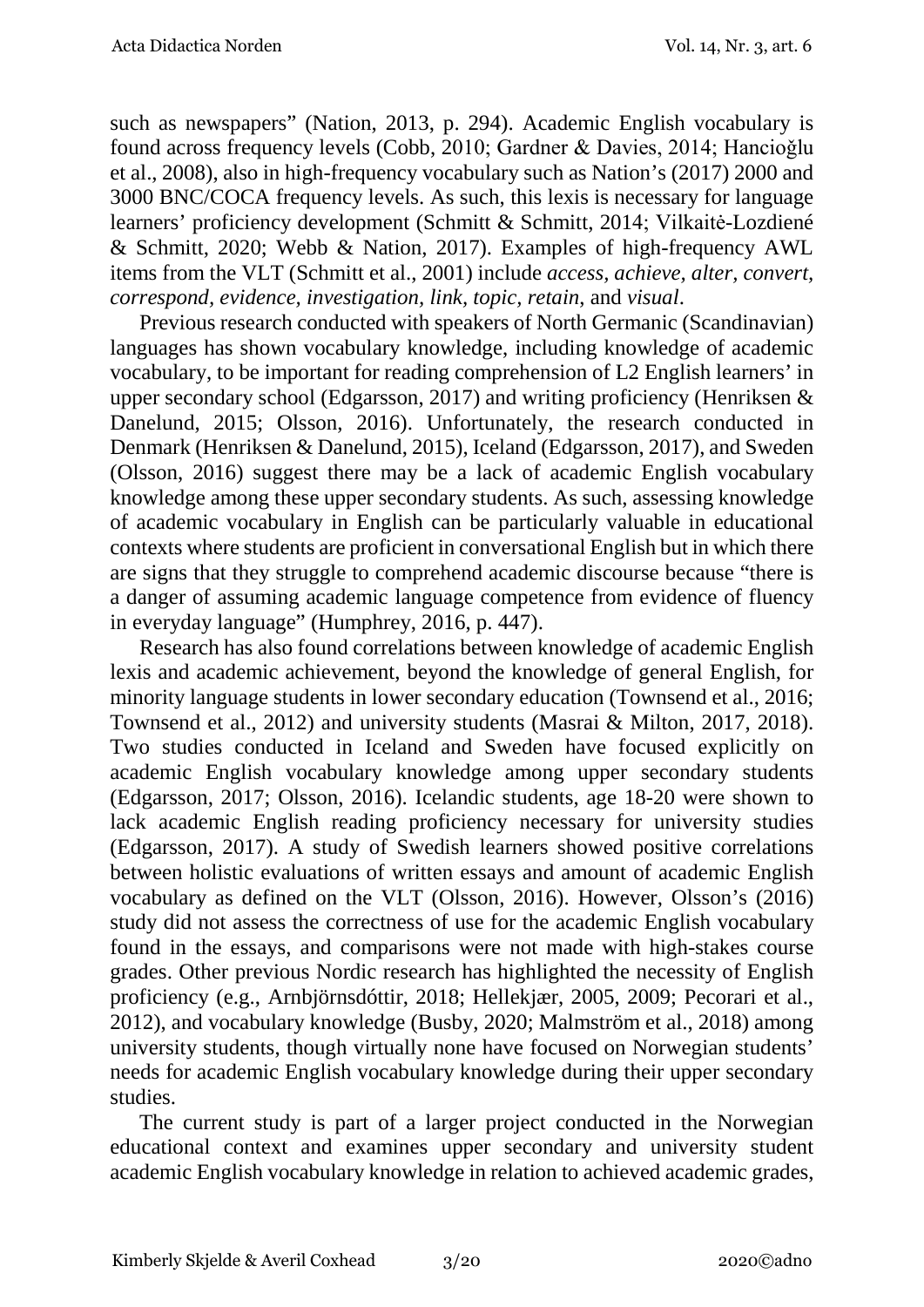and knowledge of Latinate cognates present in this lexis. All participants completed two vocabulary tasks and a questionnaire providing language background information. The two vocabulary tasks included academic sections from two versions of the VLT (Nation, 1983, 1990; Schmitt et al., 2001) and a decontextualized, second to first language  $(L2 - L1)$  cognate translation task designed for the project. A quantitative study conducted with use of the translation task investigates form-recall knowledge of Latinate cognates present in academic English vocabulary and to what extent cognates are recognized and used by upper secondary students at different proficiency levels. A qualitative analysis of group work discussions among university students explores students' semantic knowledge of Latinate cognate word pairs and how Latinate cognates are discussed. As a first step in the project, quantitative research reported in the present article examines initial meaning-recognition knowledge of academic vocabulary in English and compares this to the students' course grades.

The following questions guided the current research:

1. To what extent do Norwegian speaking English language learners in upper secondary education show mastery of written academic English vocabulary knowledge?

2. What associations are found between receptive knowledge of academic vocabulary in English and English course grades for these learners?

# Defining Academic English Vocabulary Knowledge

In the field of vocabulary research, words are commonly grouped either by frequency of occurrence (Cobb, 2000; Nation, 2006; Schmitt & Schmitt, 2014) or into categories of general, academic and technical vocabulary (Chung & Nation, 2003; Nation, 2013; Pecorari et al., 2019). One of several ways to define academic vocabulary is by placing this lexis between general and technical vocabulary (Coxhead, 2020). With this starting point, a general academic vocabulary is defined as words that are common across academic disciplines and occur more frequently in academic texts (Charles & Pecorari, 2016; Coxhead, 2000; Gardner & Davies, 2014; Townsend et al., 2016). For the current study, *academic* and *general academic vocabulary* are used synonymously.

Coxhead's (2000) AWL and Gardner and Davies' (2014) AVL remain in wide use for research and language education. These lists are often seen by researchers and language teachers as helpful for narrowing the daunting task of vocabulary acquisition for L2 English learners (Nation et al., 2016; Townsend et al., 2012). Nonetheless, the functionality of such lists has been questioned by researchers who argue that polysemous tendencies for academic words (Hyland & Tse, 2007; Martínez et al., 2009) and differences in vocabulary use for differing disciplines (Durrant, 2014) suggest the need to learn this lexis within discipline-specific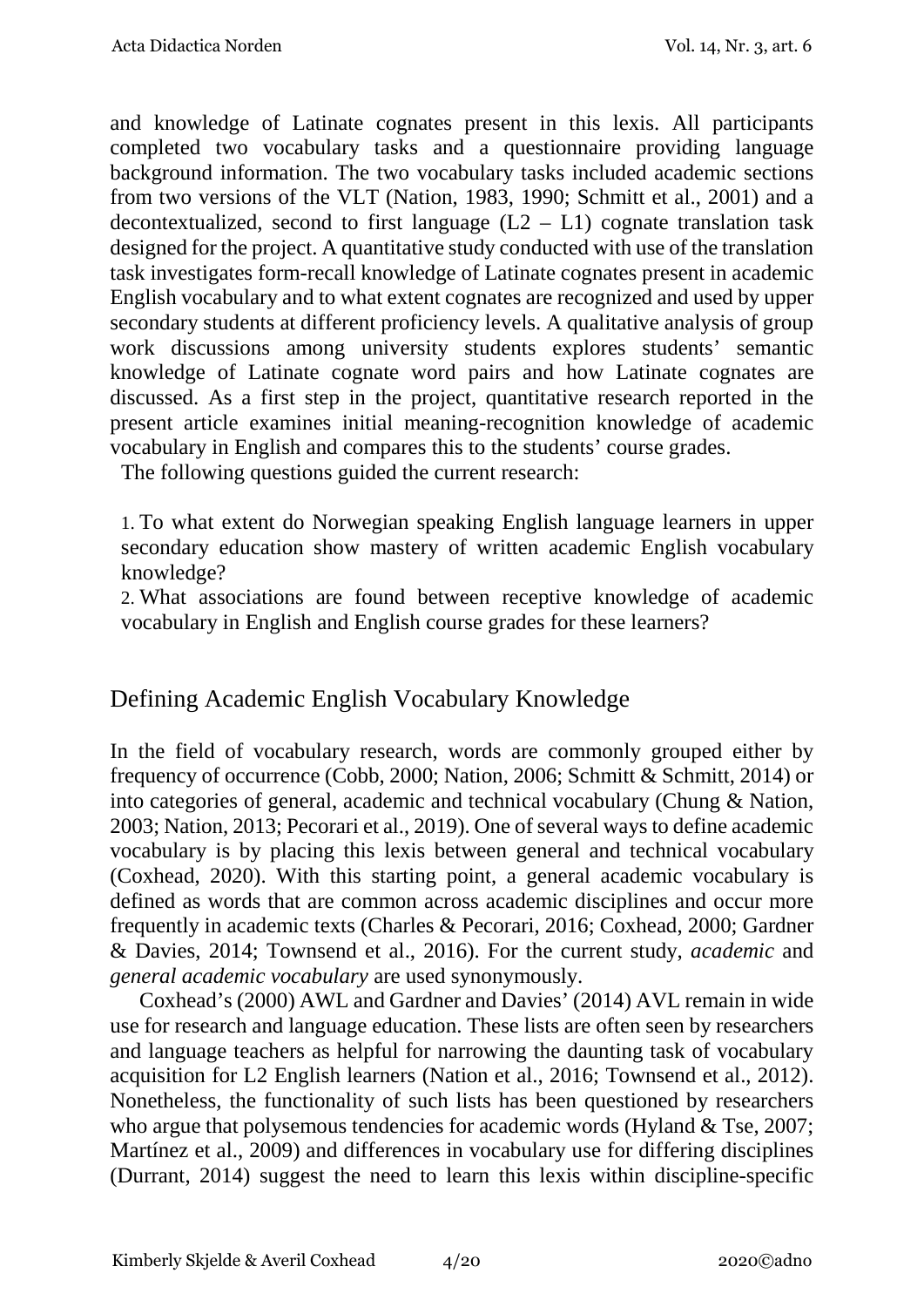contexts. Others argue that core meanings inform student understanding and lessen the learning burden for more discipline-specific use of these words (Nation, 2013). As an example, *structure,* which is used in literary studies referring to how a text is constructed*,* is easily transferred from the more general term *structure* in the sense of a building that is also constructed, not of words, but of materials.

# Measuring Academic English Vocabulary Knowledge

Though there is an increasing need for academic literacy in English, few tests assess academic vocabulary specifically (Pecorari et al., 2019). Recent developments in academic vocabulary testing include work by Masrai and Milton (2018) and Pecorari et al. (2019). Masrai and Milton (2018) designed and validated the Academic Vocabulary Size Test (AVST) based on the AWL. The test was constructed "as a checklist test" (Masrai & Milton, 2018, p. 47) in which test takers are asked to mark known words (Milton, 2009). The AVST contains 114 test items and 19 control words to adjust results for guessing, as was done in Meara and Milton's (2003) *X-LEX*. Yes/No test formats work well for quickly assessing form-recognition knowledge and have the advantage of making it possible to test a larger number of items (Milton, 2009). Yet, form-meaning connections are not measured directly with these tests. Pecorari et al. (2019) constructed a test of meaning-recognition knowledge targeted for university students, the Academic Vocabulary Test (AVT), using a multiple-choice format similar to the VLT explained below (Nation, 1983, 1990; Schmitt et al., 2001). Test items were selected from Gardner and Davies' (2014) AVL. Neither of these tests were available for use at the time of data collection for the present study. In addition, we wished to compare our results to the results of other studies and therefore chose to use the original VLT.

The VLT initially developed by Nation (1983, 1990), and subsequently revised (Schmitt et al., 2001), assesses written meaning-recognition knowledge of vocabulary at 2,000, 3,000, 5,000, and 10,000 frequency levels and academic English vocabulary based on Coxhead's (2000) AWL. It has been suggested that the academic section of the VLT may be "useful as a separate measure for teachers in academic contexts" (Kremmel & Schmitt, 2017, p. 2). The test employs a multiple-choice format in which test-takers are presented with single-word items and asked to match these with synonyms or brief definitions. The VLT provides "an indication of …an initial [receptive] knowledge of the most frequent meaning sense of each word" (Schmitt et al., 2001, p. 62). Therefore, answering VLT items correctly suggests learners have only a very basic receptive knowledge of the form-meaning connection for the target words. There are also disadvantages with the multiple-choice format of the VLT, which allows for guessing and of testing strategies such as the process of elimination, something that could exaggerate responses and needs consideration when reporting results (Gyllstad et al., 2015;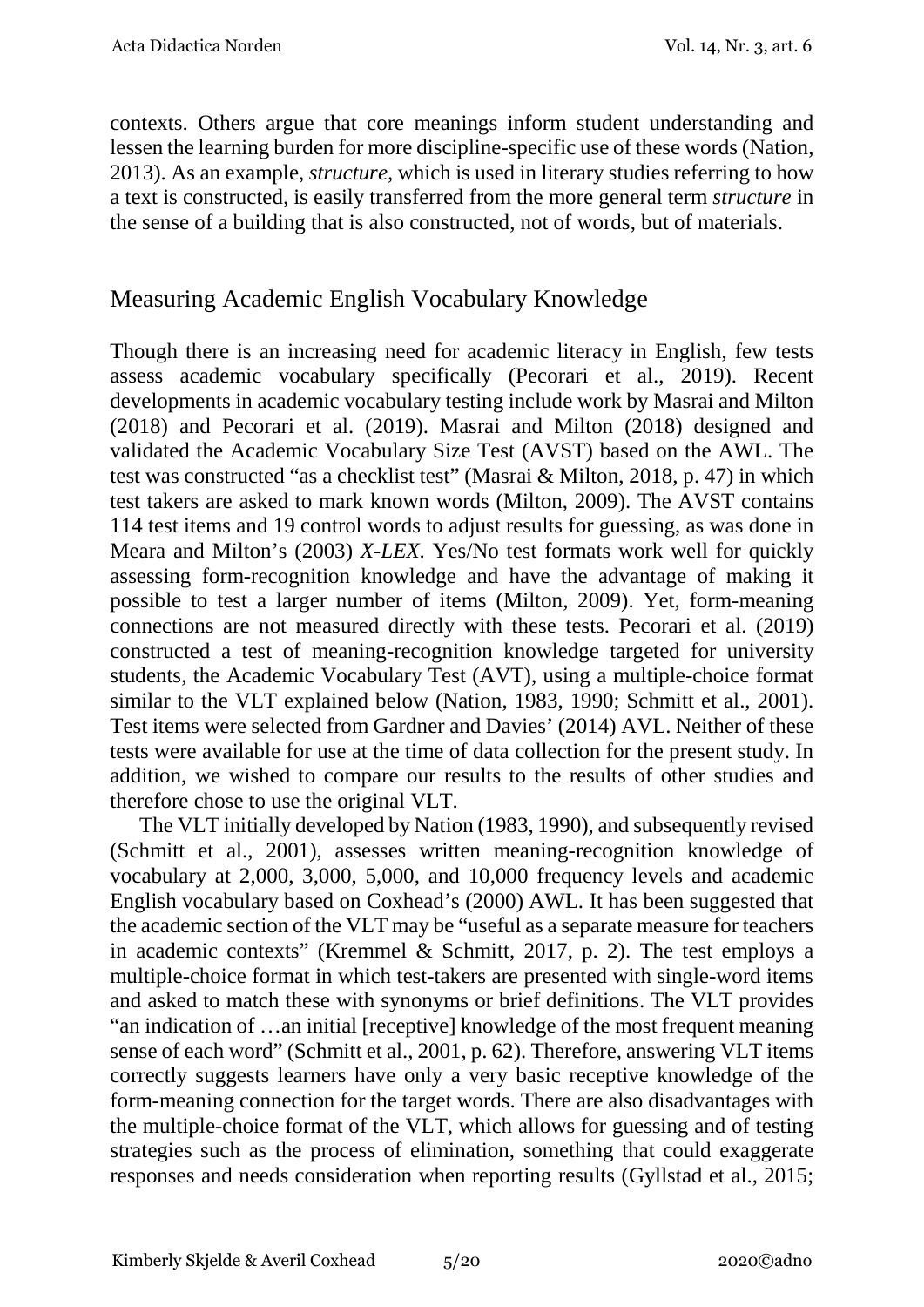Pecorari et al., 2019; Schmitt et al., 2019). Concerns have been raised because the revised VLT (Schmitt et al., 2001) has not been updated since 2001 (Schmitt et al., 2019). Nonetheless, there has been "no better measure available for the purpose of diagnosing the written receptive word meaning knowledge of learners at different levels" (Kremmel & Schmitt, 2017, p. 4). Webb et al. (2017) have constructed and validated an Updated VLT, but this test does not contain an academic vocabulary level.

### **Mastery levels of the VLT**

The VLT is not a pass/fail test. Instead, reaching a specified score for each level on the test constitutes "mastery," i.e., an indication that a test taker has demonstrated sufficient knowledge of the level. Mastery levels have been recommended for use with the VLT as a means of helping teachers set appropriate vocabulary learning goals (Nation, 1983; Schmitt et al., 2001; Webb et al., 2017). Schmitt et al.  $(2001)$  suggested  $26/30 = 86.7\%$  as an appropriate mastery level for all frequency levels, based on research in the UK. For their Updated VLT, Webb et al. (2017) have advised increasing the mastery level for the 1st, 2nd and 3rd 1,000 levels from Nation's (2017) BNC/COCA lists to 29/30 (96.7%) because of the importance of high-frequency vocabulary for English proficiency and the "relatively shallow knowledge of a word" that is tested (p. 56). For the  $4<sup>th</sup>$  and  $5<sup>th</sup>$ 1,000 levels, Webb et al. (2017) suggest that mastery levels might be lower at 24/30 (80%).

Setting mastery levels for AWL items is slightly complicated because the list contains high and mid frequency items. Cobb (2010, p. 191) showed that "about half of [the AWL headwords] are [BNC] first-2,000 level items". A small proportion  $(5/60 = 8.33\%)$  of the VLT academic section test items occur outside the  $1<sup>st</sup>$ ,  $2<sup>nd</sup>$ , and  $3<sup>rd</sup>$  1,000 BNC/COCA levels. This means a frequency-based approach to academic vocabulary does not provide clarity on mastery levels, particularly since the Webb et al. (2017) Updated VLT is aimed at general English vocabulary, not for learners of English for Academic Purposes.

Academic vocabulary is needed by L2 English students seeking higher education and the higher level of 96.7% mastery would indicate a fuller knowledge of this lexis. Scores below that level would indicate the extent to which learners and teachers need to focus on goals for academic vocabulary learning. Clearly, learners who score 50% or under would require different advice and support compared to those who score 80% or higher. For use in empirical studies, it may be worthwhile to investigate differences in mastery levels in classroombased intervention studies.

Previous research conducted in classroom settings for first-year upper secondary level students has used the VLT to show associations between vocabulary level knowledge and lexical demands in English language textbooks (Coxhead & Boutorwick, 2018a), as well as learners' written production (Henriksen & Danelund, 2015). The longitudinal study of German EMI students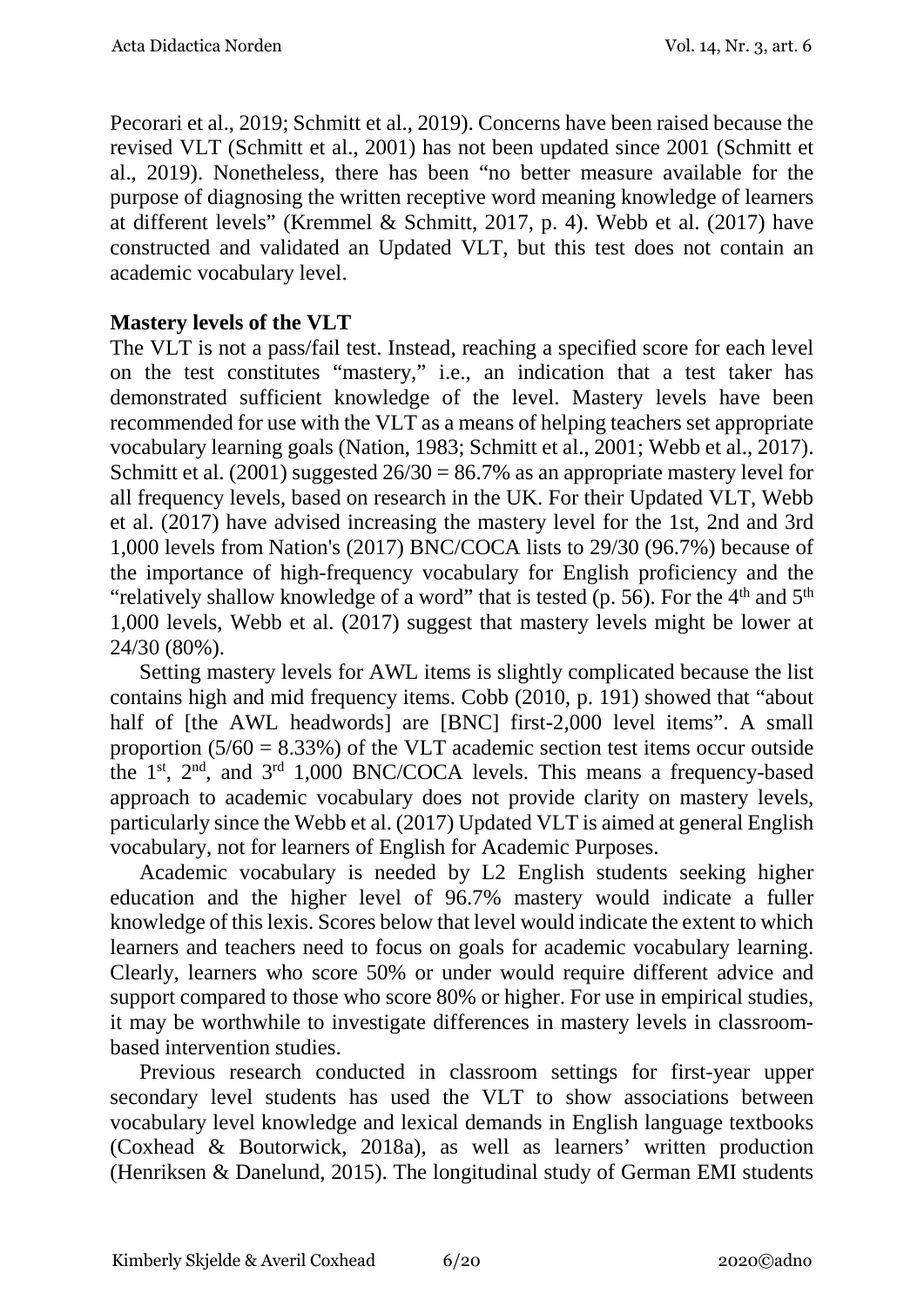revealed that, on average, all of the non-native English-speaking learners first mastered the academic section of the VLT at the 86.7% mastery level in the 11<sup>th</sup> grade (Coxhead & Boutorwick, 2018a) and the average participant did not reach the 96.7% mastery level recommended by Webb et. al (2017). VLT test scores revealed that the lexical demands of textbooks could make reading comprehension challenging for many of these non-native English-speaking learners.

Research conducted among Danish upper secondary students in two English language classes  $(N=52)$  revealed significant positive correlations between vocabulary knowledge and vocabulary sophistication in a free writing task. The average VLT score for one class was far below the recommended 86.7% mastery level (see Table 1) and only 7.7% of the students in a second class reached this level of mastery (Henriksen & Danelund, 2015). These findings were unexpected considering the amount of English language instruction and exposure to English language media experienced by these learners.

#### **Table 1**

Danish and German studies using the academic section of the VLT (Schmitt et al., 2001) and percentage of average correct responses (maximum score  $= 30$ )

| <b>Authors</b>                                                              | <b>Country</b> Sample Age |                                                           | M    | $\frac{6}{9}$ |
|-----------------------------------------------------------------------------|---------------------------|-----------------------------------------------------------|------|---------------|
| Coxhead and Boutorwick, $(2018a)$ Germany $N=26$ 15-16 yrs. (nns)           |                           |                                                           | 28.7 | 95.67         |
|                                                                             |                           | $N = 16$ 15-16 yrs. (nnseal)                              | 27.2 | 90.67         |
| Henriksen and Danelund $(2015)$ Denmark N= 26 16-17 yrs.                    |                           |                                                           |      | 11.73 39.10   |
| Study 1<br>$\mathbf{M}$ $\mathbf{M}$ $\mathbf{M}$ $\mathbf{M}$ $\mathbf{M}$ |                           | $\mathbf{r}$ . The set of $\mathbf{r}$<br>$\cdot$ $\cdot$ |      | 11.38 37.93   |

*Note*. Non-native English speakers (nns), Less proficient non-native English speakers (nnseal)

Suggested reasons for a lack of vocabulary knowledge among students in Nordic countries include the lack of "diagnostic language testing" and the "communicatively oriented, meaning-based learning environment" in the Danish educational context (Henriksen & Danelund, 2015, p. 50-51) and in the Swedish context a "need for more focused attention" to academic vocabulary, even in Content and Language Integrated Learning (CLIL) settings (Olsson, 2016, p. 94). A focused examination of receptive academic English vocabulary knowledge in educational contexts that places high demands on English language proficiency for upper secondary level students could provide important insight into the extent of knowledge these learners have.

## Academic Vocabulary Knowledge and Academic Achievement

Further examples of the significance of academic vocabulary knowledge can be found in studies that show correlations between academic vocabulary knowledge and academic achievement. Masrai and Milton (2017, 2018) tested the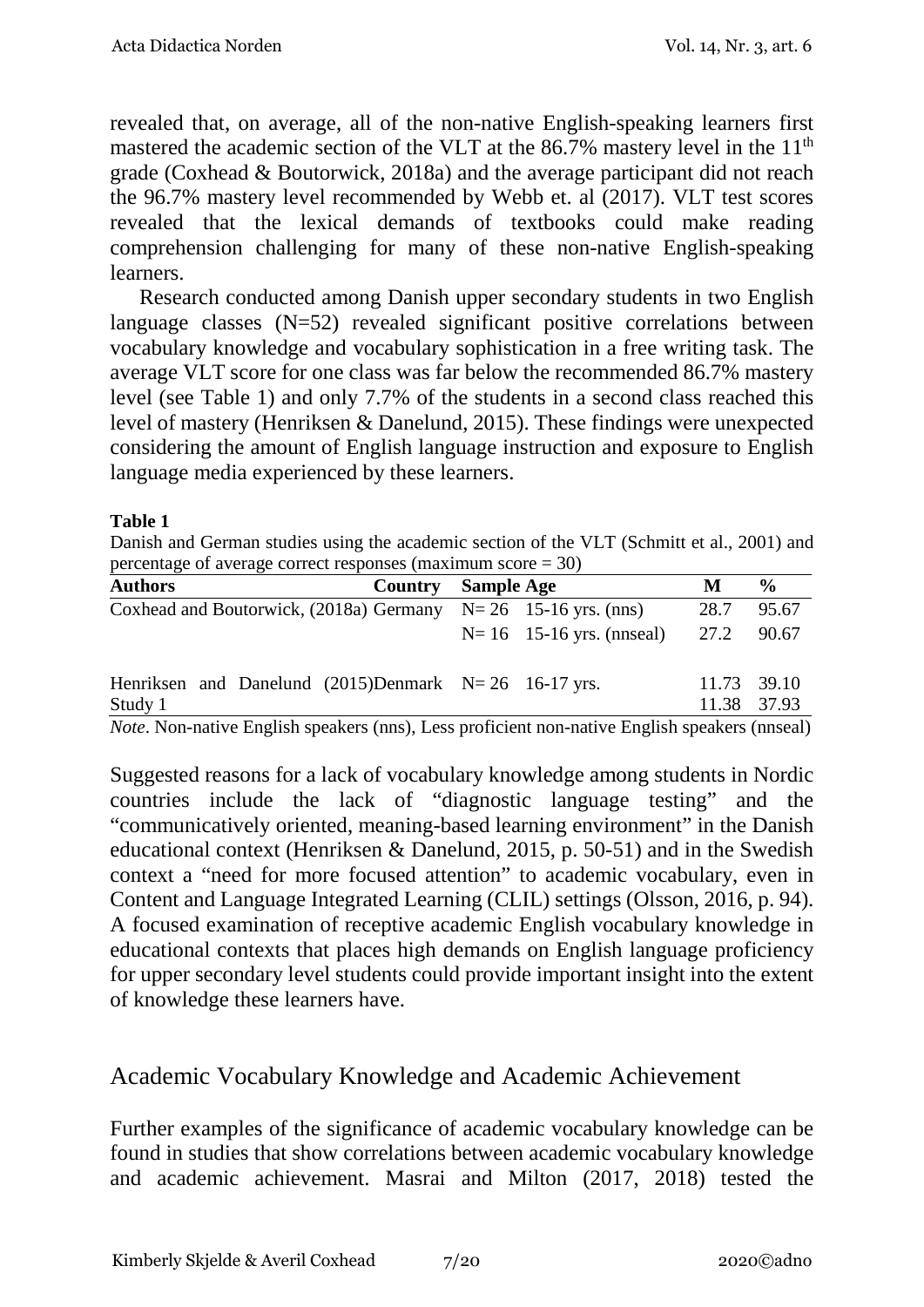contributions of academic and general vocabulary knowledge, among other factors, to grades achieved on English course exams. They found academic vocabulary knowledge correlated most with academic achievement and conclude that "knowledge of academic words provides some unique, albeit marginal, variance … in addition to general vocabulary size" (p. 139). That said, the authors questioned the value of academic vocabulary as defined through the AWL, due to the considerable overlap of the 570-word families on her list with Nation's (2017) BNC/COCA 3,000 frequency level. Nonetheless, Masrai and Milton's (2017, 2018) findings lend support to Townsend et al. (2012), who tested lower secondary, monolingual English speakers and language minority students. In their study, academic vocabulary knowledge was measured with the academic section of the VLT (Schmitt et al., 2001) and the Vocabulary Subset of the Gates-MacGinitie vocabulary test (MacGinitie et al., 2000). A state-wide achievement test of four disciplines, i.e., reading comprehension, math, social science, and natural science, provided academic achievement scores. Townsend et al. (2012) found that regardless of L1, "general academic word knowledge explains considerable, unique, and significant variance in academic achievement across standardized measures and disciplines" (p. 513).

In upper secondary educational contexts that demand an understanding and use of both every day and academic discourse, there is a need for learners to differentiate between the two, and for language teachers to raise student awareness of academic and colloquial differences (Norwegian Directorate for Education and Training, 2006/2013, 2019a). To exemplify, students need to understand and use words like a*lter* and *retain* (both on the VLT) versus *change* and *keep,* plus understand the register these words represent. Therefore, an investigation of academic English vocabulary knowledge in ecologically valid settings and an examination of associations between this knowledge and English course grades could move research and pedagogy forward in settings with students who are highly proficient in everyday communication but who may struggle in academic contexts.

## Materials and Methods

### **Participants**

One hundred and fifty-two (152) first-year upper secondary students participated in the current study. All participants completed the background questionnaire which included questions on age, gender, language background, years of English instruction in Norway and learning difficulties, such as dyslexia and problems concentrating that may affect reading. The results of participants who reported learning difficulties and L1(s) other than Norwegian were excluded from the analyses to reduce external factors that may influence the findings. One participant who did not provide information about learning difficulties was also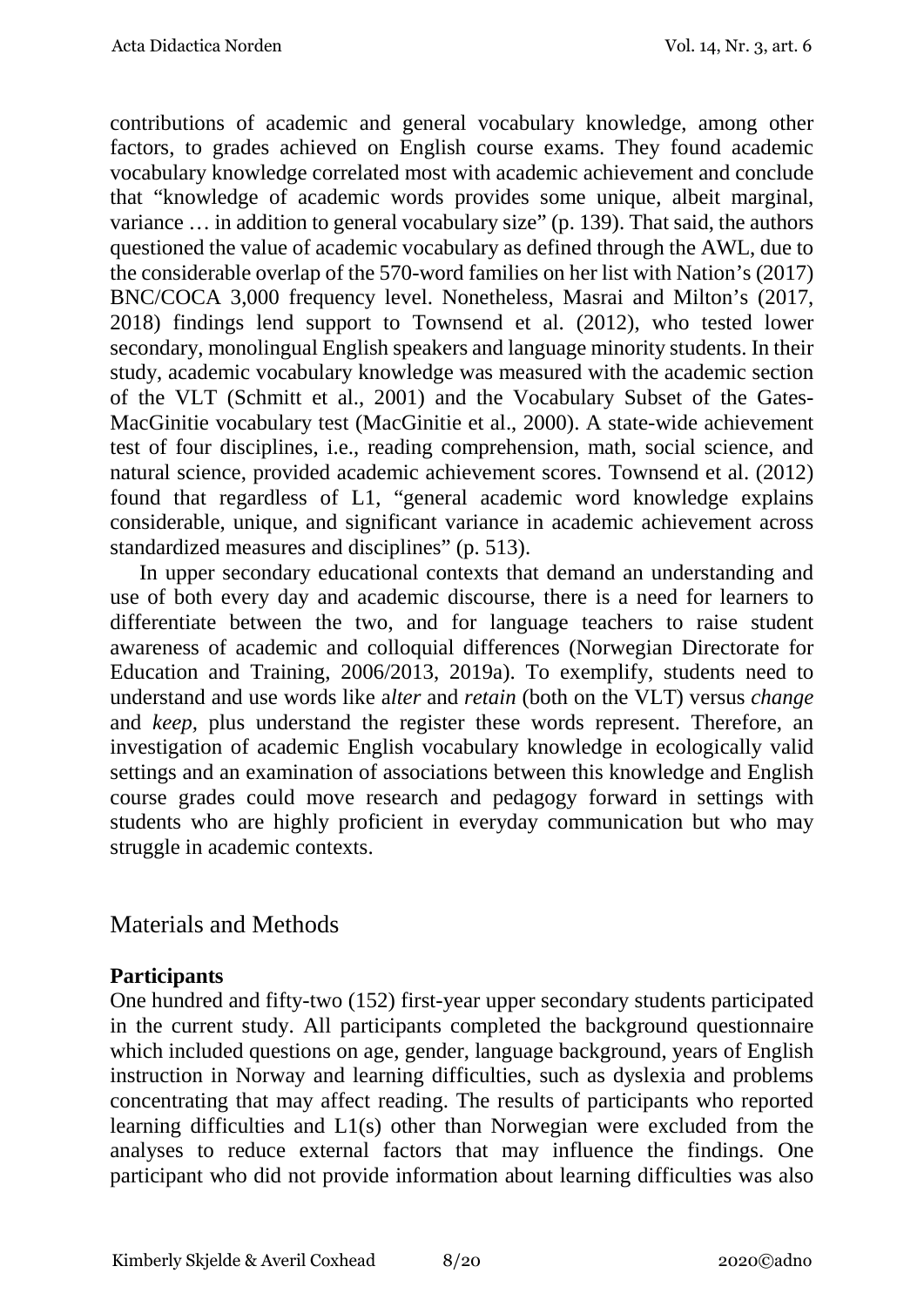excluded, bringing the number of participants for the current study to 134. Gender was evenly distributed with 62 female and 70 male participants. Two participants chose not to identify with these gender descriptions. Participants were between the ages of 15 and 17, with an average age of 15 years and 11 months. The students were taking college preparatory courses, including their final obligatory English course, before qualifying for university studies. Participants were tested in seven intact classrooms located in three regions of Western Norway. Norwegian Data Protection Services (NSD) gave ethics approval for the research project and all participants signed consent forms. Guardians were also informed of the study and encouraged to co-sign the forms with their children. Participants permitted their English class teachers to share mid-term English grades and grade point averages (GPA) from their cumulative lower secondary education.

### **Course grades and GPA**

GPA scores achieved during lower secondary schooling are used by students when applying for admittance to upper secondary schools in Norway. Scores are based on an average of final assessment grades and exam results. Final grades are given by course teachers, but exam results are given by external examiners. Norwegian students do not have exams in all courses.

English course grade averages and lower secondary GPA scores for the participants of the current study were compared to national and regional averages to assess variation. In Norway, course grades are given in number values from one (1) to six (6), with one a failing grade and six a sign of excellence. As shown in Table 2, participant GPA scores were above national and regional averages (Norwegian Directorate for Education and Training, 2019b) likely because these students are enrolled in college preparatory courses that often demand higher entrance scores than for vocational studies. The participants achieved slightly higher English grades compared to the national average for written exams, but lower than regional averages (see Table 2). As such, average grades suggest participants have English proficiency comparable to national and regional averages.

| English course grades and cumulative grades compared to national and regional averages |                   |               |
|----------------------------------------------------------------------------------------|-------------------|---------------|
|                                                                                        | Course grades GPA |               |
| Participant average                                                                    | 4.01              | 4.80          |
| National average                                                                       | 3.90              | 4.18          |
| Regional averages                                                                      | 4.10              | $4.17 - 4.23$ |

#### **Table 2**

For first-year upper secondary students, the English course grades are based on written and oral production. Teachers give a mid-term exam grade in early January and a final accumulative grade for the year in June. Not all students take the nation-wide written exam given in the spring. As a result of the choice to test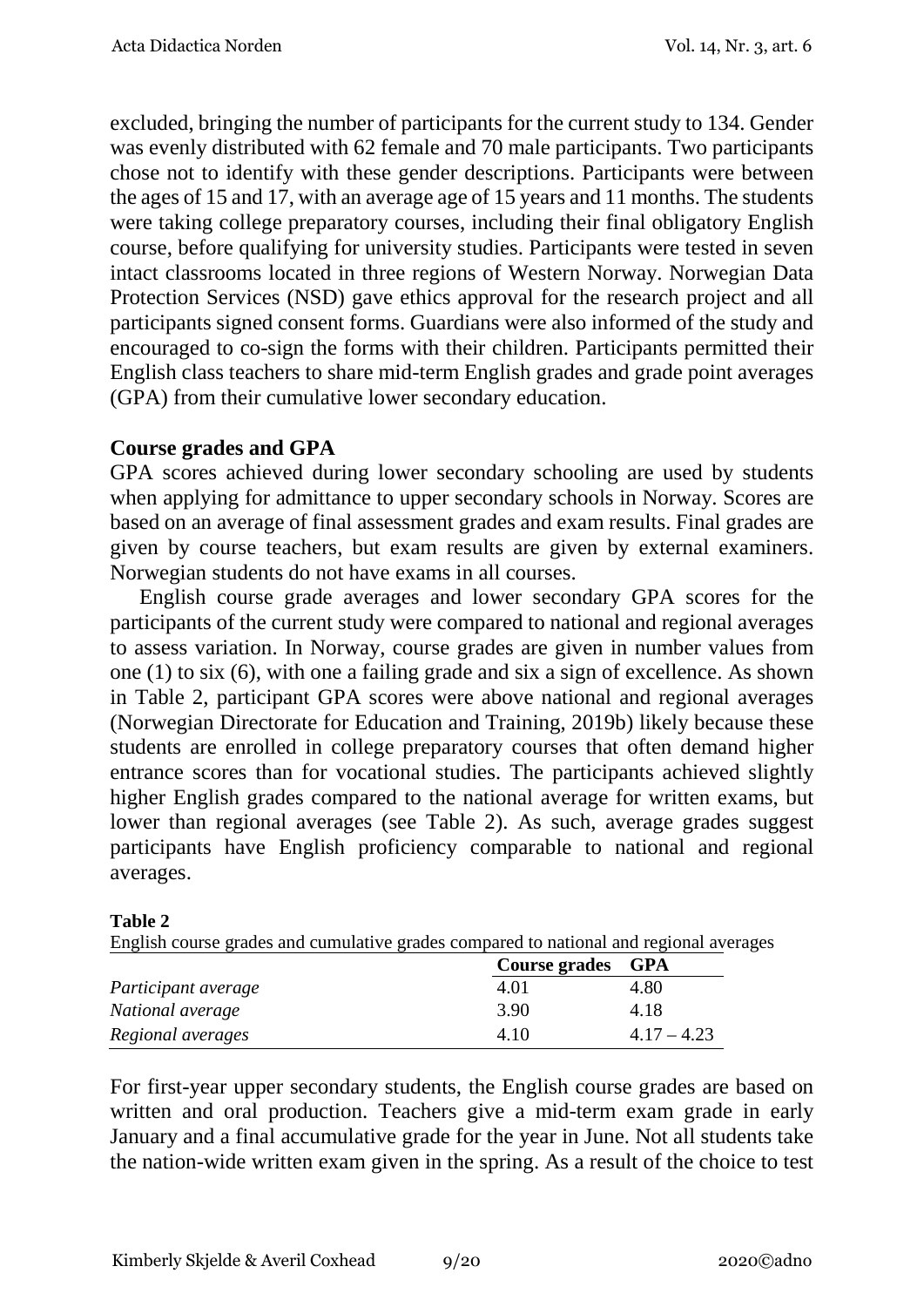in intact classes for ecological validity, it was not possible to obtain grades other than those teachers would provide. Because the students would need knowledge of academic English vocabulary during their year of study, testing was conducted two to three months before the mid-term grades were given, but only weeks before students would be sitting a mid-term exam. It was hoped that this timing would increase student motivation during testing.

### **Instruments**

The instruments used for the current study were the academic sections from version one and two of the VLT (Schmitt et al., 2001) and a questionnaire providing background information. These instruments were provided electronically for participants. Meaning-recognition knowledge of academic vocabulary in English was measured with the academic sections from the VLT versions one and two (Schmitt et al., 2001) based on Coxhead's (2000) AWL. There were twenty clusters of VLT test items, each containing three definitions and six target words. The VLT sections were presented in a grid format (Figure 1) similar to those used in the Updated VLT (Webb et al., 2017), and answered by participants on their personal computers. By placing the six keywords and distractors across the top and the three definitions down one side, the grid format helps make the task "more transparent" for test-takers (Webb et al., 2017, p. 37).

 $\overline{\mathbf{z}}$ 

| $\tilde{\phantom{a}}$                         |         |                                                             |           |     |       |
|-----------------------------------------------|---------|-------------------------------------------------------------|-----------|-----|-------|
|                                               | consent | enforcement investigation                                   | parameter | sum | trend |
| total                                         |         |                                                             |           |     |       |
| agreement or permission                       |         |                                                             |           |     |       |
| trying to find information<br>about something |         | $\left(\begin{array}{cc} 0 & 0 \\ 0 & 0 \end{array}\right)$ |           |     |       |

#### **Figure 1**

Cluster example from the academic levels of the VLT adapted from Schmitt et al., 2001

Both VLT versions were used so the test contained 60 items, bringing the total AWL word families tested to  $(60/570 = 10.5\%)$ . The recommended 86.7% (Schmitt et al., 2001) and 96.7% (Webb et al., 2017) levels for mastery were used during analysis.

## **Procedure**

The data collection process for this study was conducted during regular English course hours. The first author presided over each 90-minute session so questions from the participants could be answered in a similar manner in every class, however, course teachers or school administrators were also present. Each session started with the researcher reading an introductory information sheet aloud and asking participants if they had any preliminary questions. Participants completed the academic sections of the VLT and the 60-item translation task during the first 45-minute session. No time constraints were placed on the participants, but they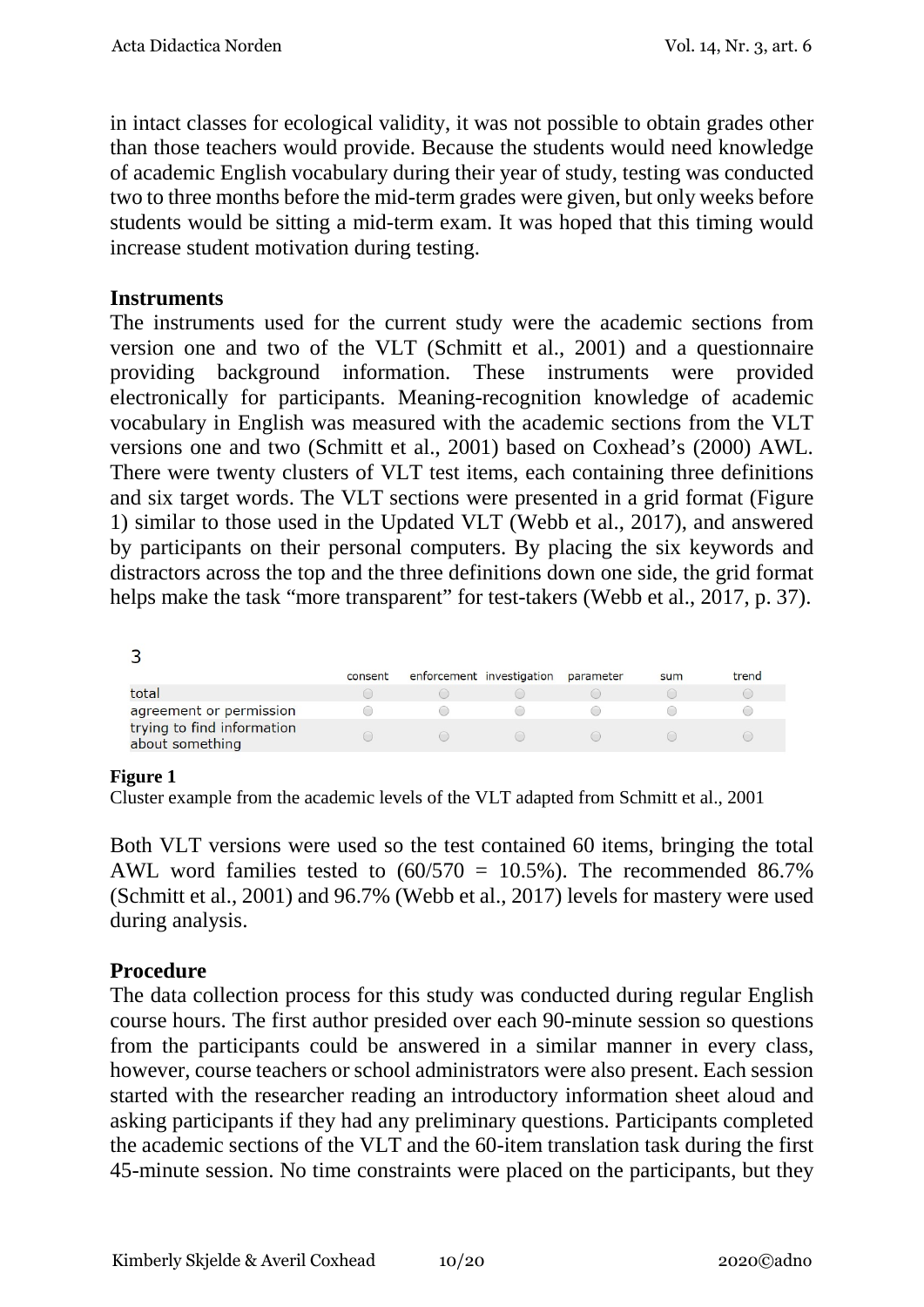normally finished both vocabulary tasks well within the 45-minute time frame. Participants were given a short break after completing both vocabulary tasks and before answering the questionnaire.

### **Data analyses**

Descriptive statistics were used to compare participant grades and GPA scores to national and regional averages and the extent of meaning-recognition knowledge among participants at two levels of mastery. Median values were also provided where appropriate. The results from the VLT academic sections were not normally distributed, and outliers have not been removed so we can report findings in an ecologically valid manner for classroom settings. Non-parametric tests, i.e., Spearman correlation, Kruskal-Wallis and Wilcoxon rank-sum tests, and an ordinal logistic regression analysis were conducted to examine the associations between VLT scores and English course grades.

## Results

### **Academic English vocabulary knowledge**

The first research question focused on scores from VLT academic sections and any variations. As shown in Table 3, the median value of the participant scores was 50.5/60 or 84.16%, slightly higher than the average of 48.56/60 or 80.93%. There was wide variation in participant results with the lowest participant scoring 19, and three participants (2.24%) reaching the maximum score of 60.

#### **Table 3**

Average number of correct items and test variation on the academic section of two VLT versions

|                    | М     | <b>SD</b> | Mdn.  |
|--------------------|-------|-----------|-------|
| Correct task items | 48.47 | 8.31      | 50.50 |

*Note.* The maximum score is 60.

Results were also investigated in light of two mastery levels, 52/60 = 86.7% and  $58/60 = 96.7\%$ . Findings show that 56 (41.79%) of the participants achieved the 86.7% mastery level on the academic VLT, and 11 (8.21%) of these students reached the 96.7% mastery level (see Figure 2). A total of 58.21% of the participants did not reach either of the recommended mastery levels.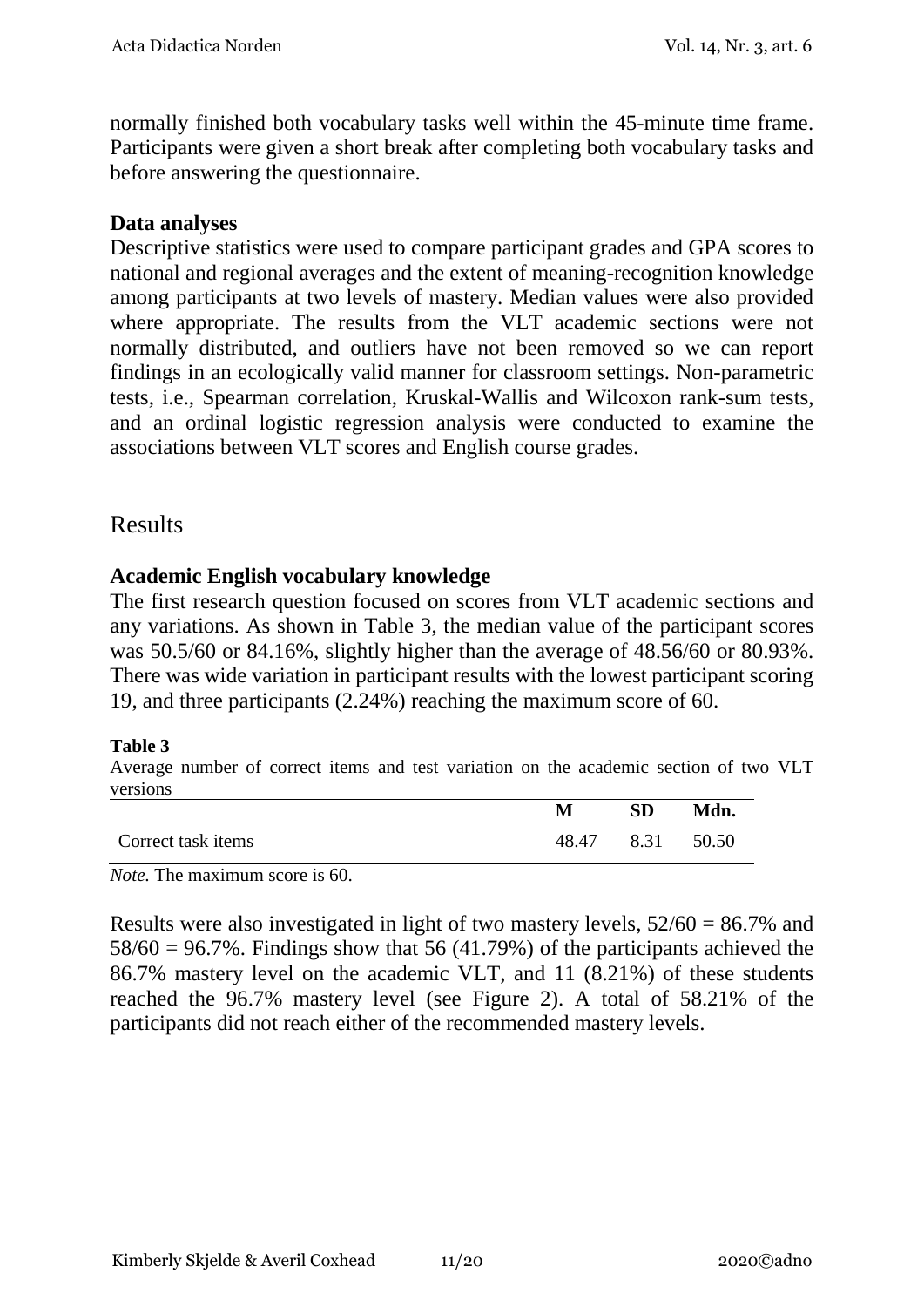

#### **Figure 2**

Mastery levels of the VLT academic sections

Note.  $N = 134$ . Mastery is represented in the colored sections.

#### **Academic vocabulary scores and associations with English course grades**

Results of the Spearman correlation indicate that there was a significant positive association between VLT scores and English course grades  $(r_s = .37, p < .001)$ with a moderate effect size (Plonsky and Oswald, 2104). To further compare these associations, participants were grouped by course grades. Because no participants received grade one (a fail grade), and only a few received course grades two (low achievement) or six (distinction), grade two was merged with the set of results for grade three (i.e., 2 and 3 – left column in Table 4), and grade six was merged with grade five (i.e., 5 and 6 – third column in Table 4). A Kruskal-Wallis test revealed a significant difference in VLT scores and English course grades  $(H(4) = 24.74$ , *p* < .001). For a closer examination of the differences in VLT scores and course grades, two-tailed Wilcoxon rank-sum tests were conducted. As shown in Table 4, the results revealed significant differences in VLT scores between those with grades 2 - 3 and 5 - 6, and between participants with grades 4 and 5 - 6. As suggested by the closeness in median values for learners with grades 2 - 3 and 4, there was no significant difference in VLT scores between participants with these grades.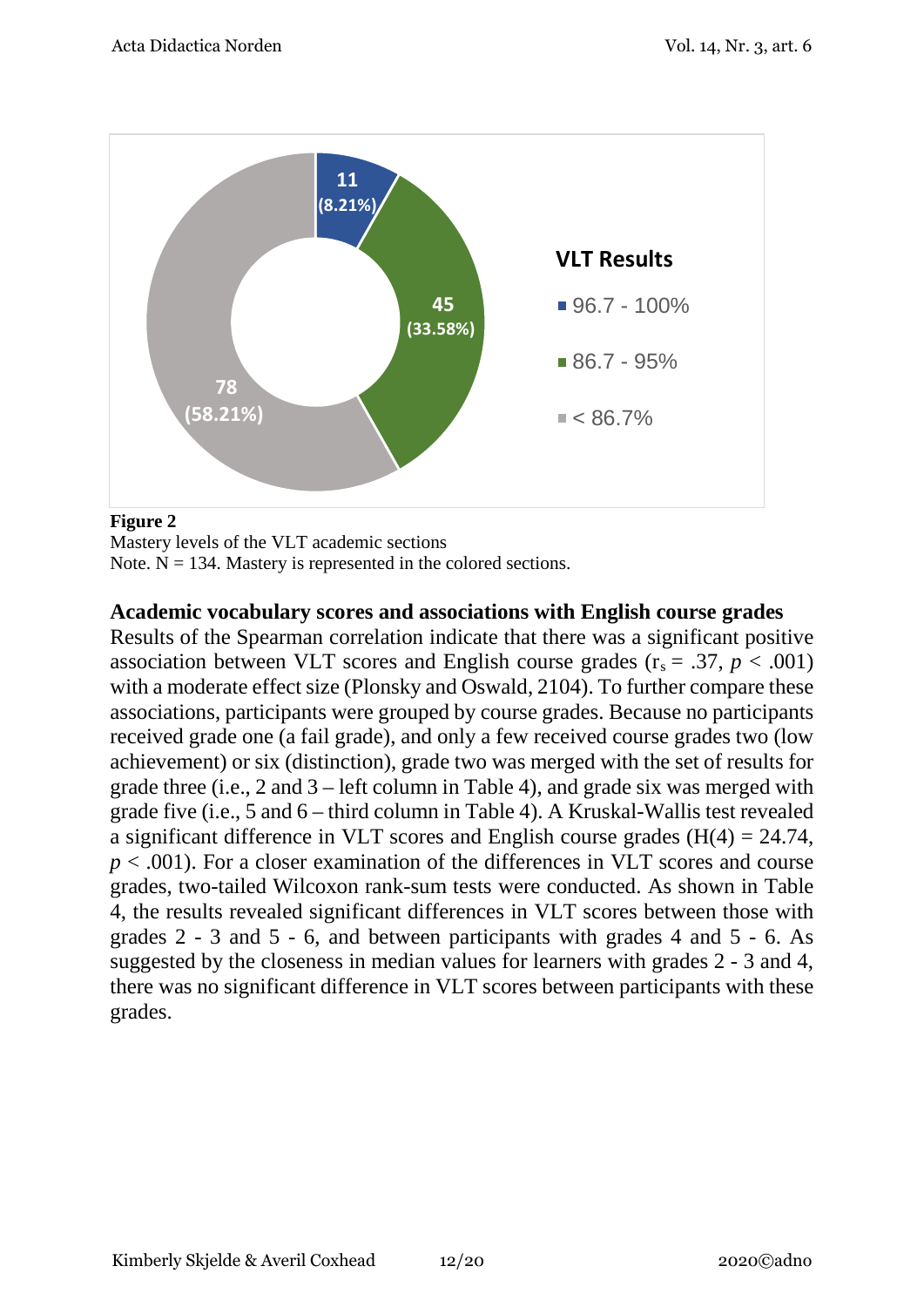| Pairwise comparisons of VLT scores for participants with different English course grades |            |            |    |                                                       |  |
|------------------------------------------------------------------------------------------|------------|------------|----|-------------------------------------------------------|--|
| Grade                                                                                    |            |            |    | Mdn. score Grade Mdn. score Wilcoxon rank-sum results |  |
|                                                                                          | $2 - 3$ 46 | $5 - 6$ 55 |    | $W = 257.5, p < .001$                                 |  |
| $\overline{4}$                                                                           | 49         | $5 - 6$ 55 |    | $W = 542, p < .001$                                   |  |
| $2 - 3$                                                                                  | 46         |            | 49 | $W = 1009.5, p = .56$                                 |  |

#### **Table 4**

Pairwise comparisons of VLT scores for participants with different English course grades

*Note.* Maximum score = 60.

To investigate further the use of two mastery levels, the relationship between mastery of academic vocabulary sections of the VLT and course grades was also examined. An ordinal logistic model, using R: Venables and Ripley (2002) ("MASS"), was run to reveal the likelihood that participants who reached set mastery levels also achieved a higher English course grade. The analyses revealed that, for students with 86.7% mastery levels on the VLT, the odds of having a higher English grade are 4.00 times that of students below the mastery levels (OR  $= 4.00, 95\% \text{ CI} = 1.90 - 8.70$ . For students with mastery at the 96.7% level, the odds of having a higher English grade are 9.74 times that of students who did not reach set mastery levels of academic vocabulary in English (OR = 9.74, 95% CI  $= 2.67 - 41.10$ .

# Discussion

The primary purpose of the current study was to examine receptive knowledge of written academic English vocabulary for Norwegian speaking learners in upper secondary education, and whether results on a measure of meaning-recognition knowledge were associated with English course grades. Findings are discussed in connection with the use of VLT academic sections as a measure of vocabulary knowledge and as a pedagogical tool.

## **Mastery of Academic Vocabulary**

One aim of the study has been to assess receptive academic vocabulary knowledge among Norwegian upper secondary students. The average participant results in our study, 80.78%, are much higher than a previous study of Danish-speaking English L2 learners (38.52%) (Henriksen & Danelund, 2015), but lower than average results from students in a German EMI context (95.67% and 90.67%) (Coxhead & Boutorwick, 2018a). The higher scores from the German study could be expected due to student immersion in the English language across subjects. Similar differences were also found in Swedish students' written production of academic English vocabulary when comparing 15-16-year-olds in CLIL and non-CLIL classroom contexts (Olsson, 2016). Differences in the results of the current study compared to the Danish study (Henriksen & Danelund, 2015) are more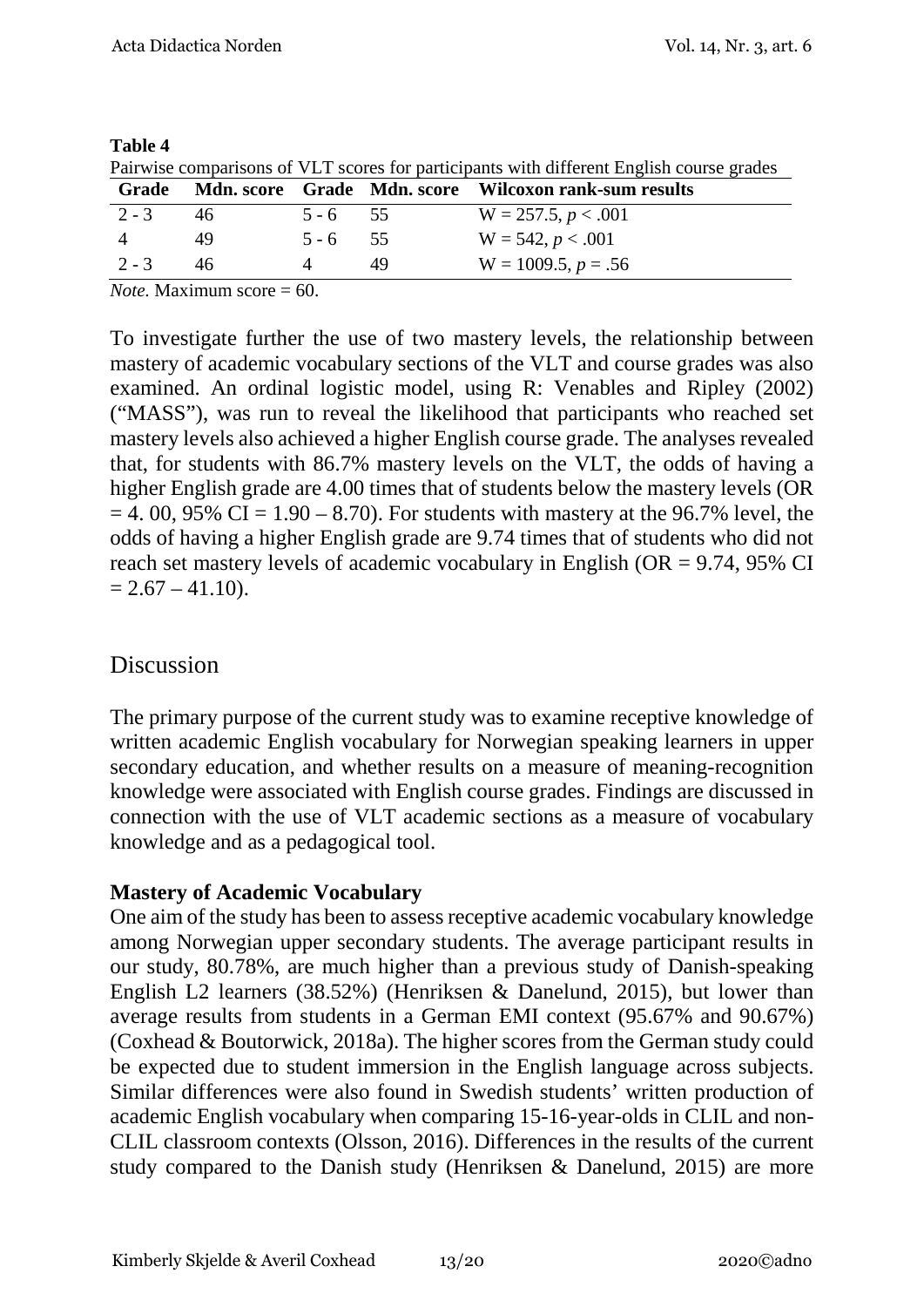difficult to explain because these learners have closely related native languages and similar exposure to English. The amount of English course instruction is also similar, with  $600 - 690$  hours for the Danish students (Henriksen & Danelund, 2015) and approximately 650 – 700 hours of instruction at the time of testing for these Norwegian students (Norwegian Directorate for Education and Training, 2006/2013). Despite similarities in hours of instruction and exposure to English, deviations in test scores may be due to differences in data collection procedures across these educational contexts.

Even with the higher average test score compared to the Danish study (Henriksen & Danelund, 2015), over half (58.21%) of these Norwegian students do not reach the 86.7% mastery level for the academic section of the VLT. These results indicate a lack of appropriate receptive knowledge for these learners that can lead to difficulties with reading (Laufer & Ravenhorst-Kalovski, 2010) and listening comprehension (Stæhr, 2009). Because findings from the current study have shown only 8.2% of these participants reached the mastery level of 96.7%, it appears that L2 English teachers in the Norwegian educational context could work with their students to improve their knowledge of academic vocabulary.

There was also wide variance in average participant test scores (SD=8.31) indicating large differences in academic English vocabulary knowledge, even among these students with Norwegian as their L1 and without learning difficulties. As such, teachers could expect even wider variation in their classrooms, making it especially important that they understand the importance of academic English vocabulary knowledge and the need to spend class time for explicit teaching of this lexis (Nation, 2013, p. 32).

The findings suggest that language teachers may not assume students have prior knowledge of academic vocabulary. As such, the VLT could be used in pedagogical contexts to "inform decisions concerning whether an examinee is likely to have the lexical resources necessary to cope with certain language tasks, such as reading authentic materials" (Schmitt et al., 2001, p. 56). Seen in light of the curriculum that also requires oral and written productive use of academic language, this lack of academic vocabulary knowledge in English supports previous recommendations from Nordic educational research that suggest the need for explicit instruction of academic vocabulary for our students (Henriksen & Danelund, 2015; Olsson, 2016).

Findings from the current study also support previous Norwegian research that has shown a lack of vocabulary knowledge to be one issue students gave as a hindrance to reading proficiency (Hellekjær, 2005, 2009). Busby (2020) also raises the question of whether university students in Norway perhaps choose their field of study based on the amount of recommended reading of English textbooks or other academic texts. As such, improved knowledge of academic vocabulary could perhaps also have larger repercussions than improved reading and listening skills, if students felt they were more capable of coping with English language course materials at university.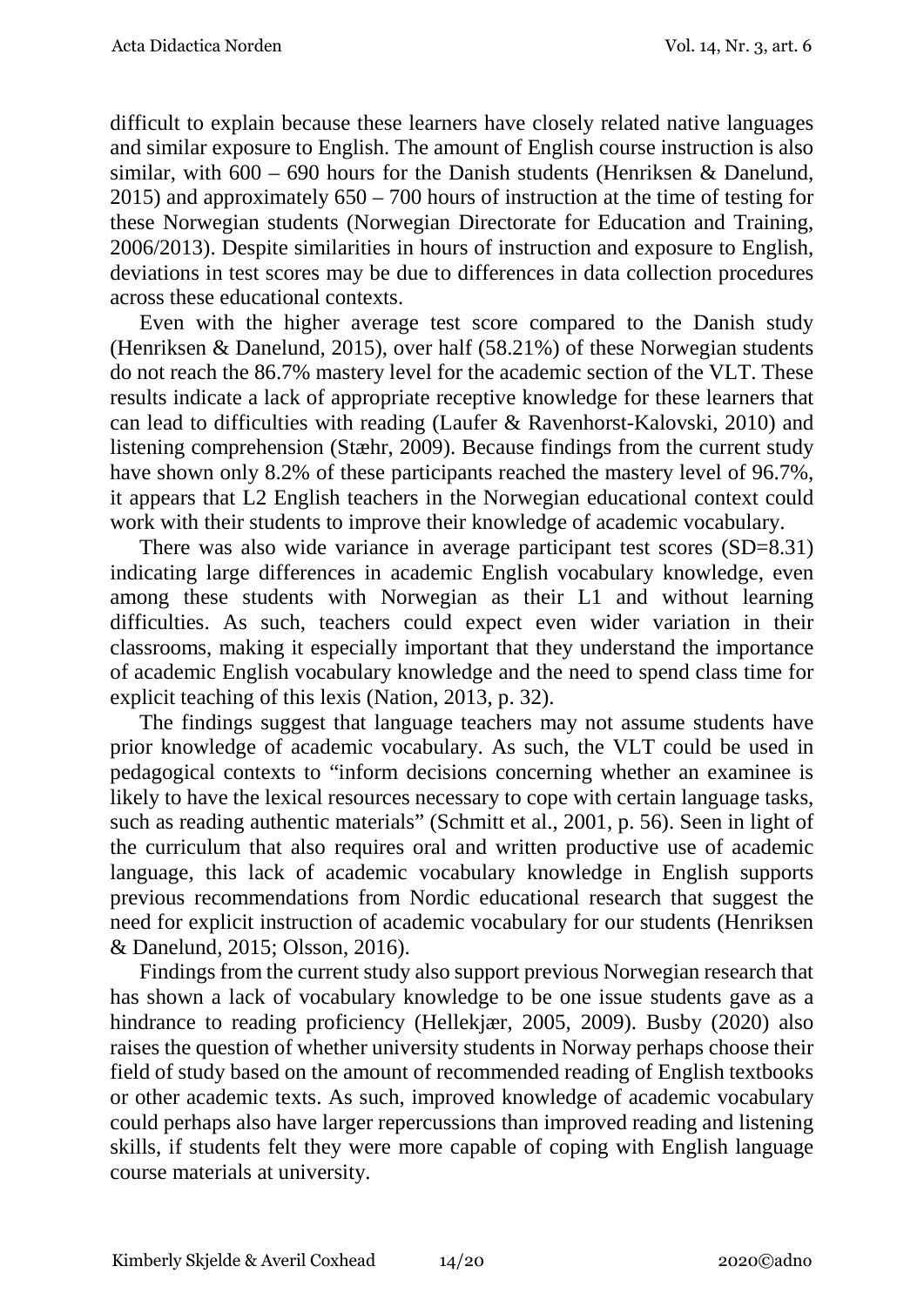The current study was limited to measuring receptive form-meaning knowledge, an initial form of word knowledge (Schmitt et al., 2001). L2 English students in upper secondary education are also required to produce academic English lexis. Because receptive word knowledge has been shown to precede productive knowledge (e.g. Webb, 2008) further research into productive academic vocabulary in a Norwegian setting would be beneficial.

This study is also limited to a focus on academic English vocabulary knowledge for upper secondary students and it should be made clear that knowledge of this vocabulary alone is not enough for accurate comprehension of academic discourse. Previous research has shown the need for knowledge of midfrequency vocabulary beyond general academic vocabulary to comprehend written (e.g, Nation, 2006) and oral (e.g., Stæhr, 2009) texts for L2 English learners. A master's thesis has also shown this to be the case for comprehension of factual texts in course materials used for upper secondary students in Norway (Skjelde, 2015). Nonetheless, knowledge of academic English vocabulary is necessary for comprehension and has been shown to correlate positively with academic achievement. Let us now turn to that point.

### **Course grades and academic English vocabulary knowledge**

Not surprisingly, participants with higher VLT scores largely obtained higher English course grades on comparisons made in the current study. Findings lend support to previous research that indicates academic achievement correlates with academic vocabulary knowledge for L2 English learners (Masrai & Milton, 2017, 2018; Olsson, 2016; Townsend et al., 2012). That said, these studies are not directly comparable due to differences in methods, participant groups, and educational contexts.

Significant positive correlations were found between VLT scores and English course grades with a moderate effect size. The strength of this correlation may have been affected by the nature of the course grades given (see Methods) because the VLT is a measure of written receptive knowledge and it may be expected that some students achieve better results when oral assessment is also a part of the final grade. In addition, outliers were not removed in keeping with ecological validity for classroom research.

A closer investigation of associations between VLT scores for students with different levels of achieved grades revealed significant differences between those with lower (2-3) and higher (5-6) grades and for those with mid (4) and high (5-6) grades. There was no significant difference for participants achieving low- and mid-range grades (see Table 4), likely due to the large variation in test scores among these participants.

Finally, comparisons of course grades for students grouped by VLT academic section scores also showed that participants who achieved set VLT mastery levels had higher odds of achieving better grades. For participants achieving the 96.7% mastery level, the odds of achieving a higher English grade was over 9 times that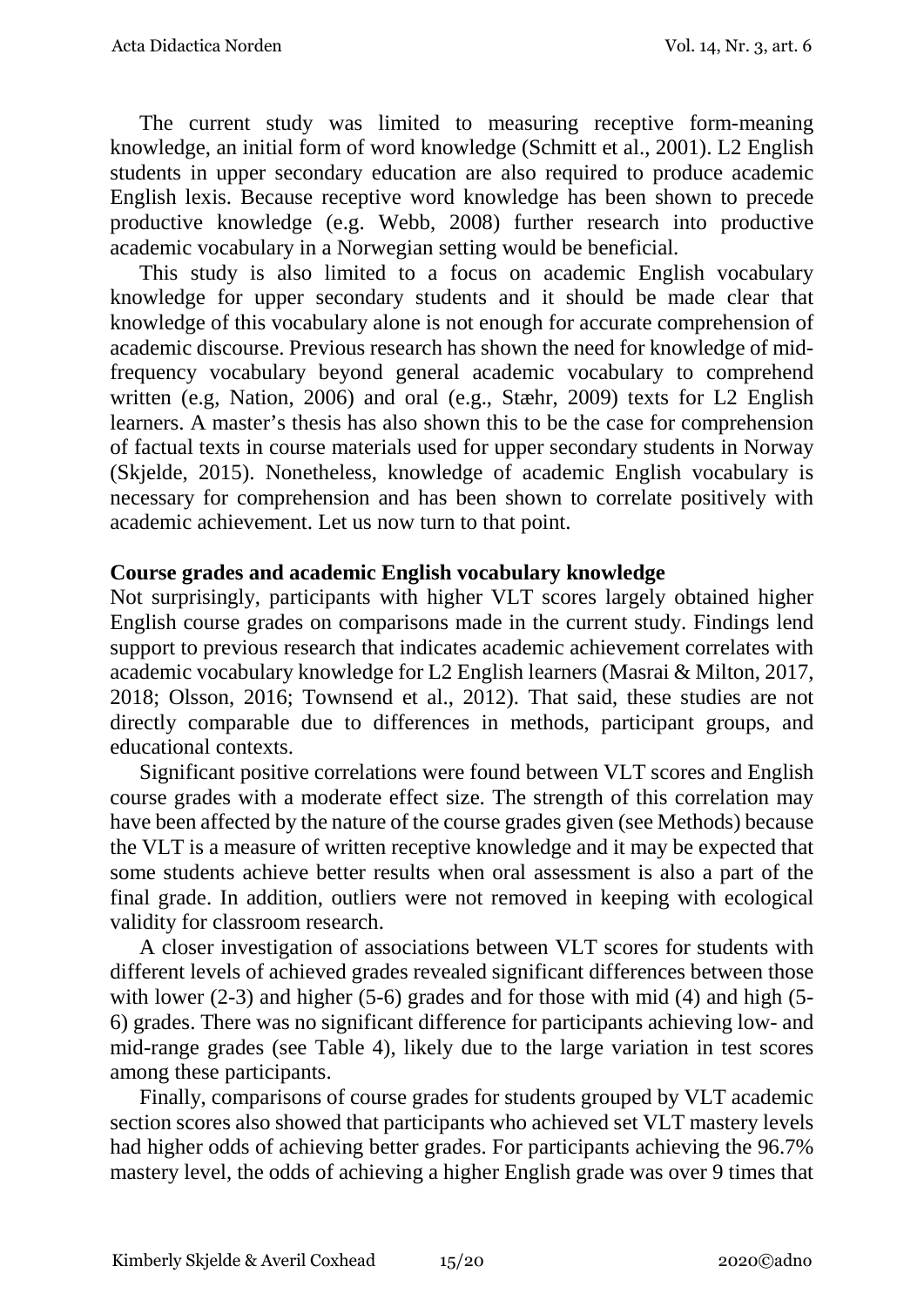of students who did not reach mastery levels, and for those reaching 86.7% mastery the odds of achieving a higher English grade was 4 times that of students who did not reach mastery levels.

These findings are of importance because previous research in Norway has suggested that upper secondary education may not adequately prepare students for university studies (Hellekjær 2005, 2019a, 2019b) and the newly revised English curriculum (Norwegian Directorate for Education and Training, 2019a) aims for first-year upper secondary students to both comprehend and produce academic English language.

These results also provide evidence in support of using higher mastery levels for vocabulary below the 4000 frequency level as recommended by Webb et al. (2017) and lend support to results found by Olsson (2016) when comparing holistic assessment of written essays to the amount of academic vocabulary used by students. Further, findings suggest that improved receptive knowledge of this vocabulary may be especially beneficial to struggling English L2 learners because receptive knowledge is often acquired before productive use (e.g., Webb, 2008). Note that for students who might struggle with taking tests such as the VLT, individual administration is recommended to ensure more opportunity for learners to demonstrate their actual knowledge (see Coxhead et al., 2018b).

The use of only one English course grade, set by course teachers, as a measure of academic achievement is a limitation of the present study. Because secondary students do not take exams in all courses in the Norwegian system, it was not possible to obtain a course grade and an exam grade for these participants. A study of academic vocabulary use in written production during national exams would provide a means to compare two high-stakes English grades in the Norwegian educational context and should be considered for further research.

## Conclusion

The current study has provided further evidence supporting the need to address academic vocabulary knowledge for upper secondary students seeking higher education in a Nordic context, and preliminary evidence for the state of academic vocabulary knowledge among Norwegian upper secondary students. While we must be careful not to generalize from the results of one study, these preliminary results suggest the need for teachers to further support student learning of general academic vocabulary to meet the vocabulary demands of the newly revised English subject curriculum (Norwegian Directorate for Education and Training, 2019a).

More specifically, findings support previous research that suggests upper secondary English learners in Denmark (Henriksen & Danelund, 2015), Iceland (Edgarsson, 2017) and Sweden (Olsson, 2016) would profit from direct learning of academic English lexis. Sundkvist (2020) asks how English language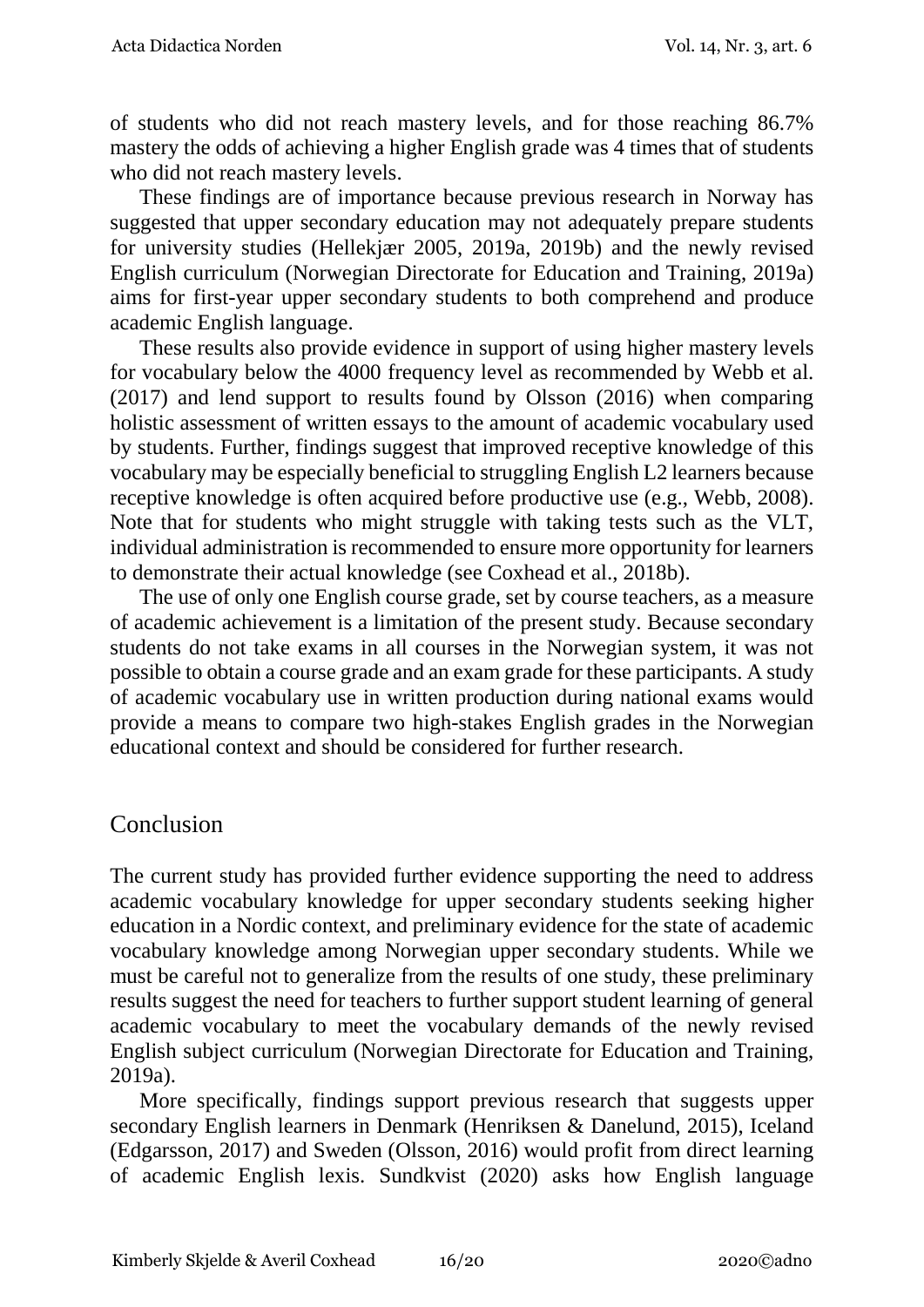classroom instruction in Sweden will cope with increases in students' informal language learning, i.e., English acquisition outside of classroom instruction. Perhaps one answer is to encourage teachers to use tests such as the VLT (Schmitt et al., 2001) or the AVT (Pecorari et al., 2019) to uncover and address any gaps in learners' knowledge of academic English vocabulary

# About the authors

Kimberly Skjelde is a Ph.D. candidate in English didactics with the Department of Foreign Languages at the University of Bergen, Norway. Her research interests include academic vocabulary, cognates, and teacher education.

Institutional affiliation: Department of Foreign Languages, University of Bergen, Postbox 7805, 5020 Bergen.

E-mail: [kimberly.skjelde@uib.no](mailto:kimberly.skjelde@uib.no)

Associate Professor Averil Coxhead teaches in the School of Linguistics and Applied Language Studies at Te Herenga Waka/Victoria University of Wellington, New Zealand. Her research interests include vocabulary in English for Academic Purposes and English for Specific Purposes. She is a co-author of English for Vocational Purposes (2020, Routledge).

Institutional affiliation: Victoria University of Wellington School of Linguistics and Applied Language Studies, PO Box 600, Wellington 6140, New Zealand. E-mail: [averil.coxhead@vuw.ac.nz](mailto:averil.coxhead@vuw.ac.nz)

# References

- Arnbjörnsdóttir, B. (2018). Using English at university. In B. Arnbjörnsdótti & H. Ingvarsdóttir (Eds.), *Language development across the life span: The impact of English on education and work in Iceland* (pp. 143–162). Springer International Publishing AG.
- Busby, N. L. (2020). Words from where ? Predictors of L2 English vocabulary among university students. *ITL - International Journal of Applied Linguistics*. First view: <https://doi.org/10.1075/itl.19018.bus>
- Charles, M., & Pecorari, D. (2016). *Introducing English for academic purposes*. Routledge.
- Chung, T. M., & Nation, P. (2003). Technical vocabulary in specialised texts. *Reading in a Foreign Language*, *15*(2), 103–116.
- Cobb, T. (2000). One size fits all? Francophone learners and English vocabulary tests. *Canadian Modern Language Review*, *57*(2), 295–324.
- Cobb, T. (2010). Learning about language and learners from computer programs. *Reading in a Foreign Language*, *22*(1), 181–200.

Coxhead, A. (2000). A new Academic Word List. *TESOL Quarterly*, *34*(2), 213–238. <https://doi.org/10.2307/3587951>

Coxhead, A. (2020). Academic vocabulary. In S. Webb (Ed). *The Routledge handbook of vocabulary studies* (pp. 97–110). Routledge.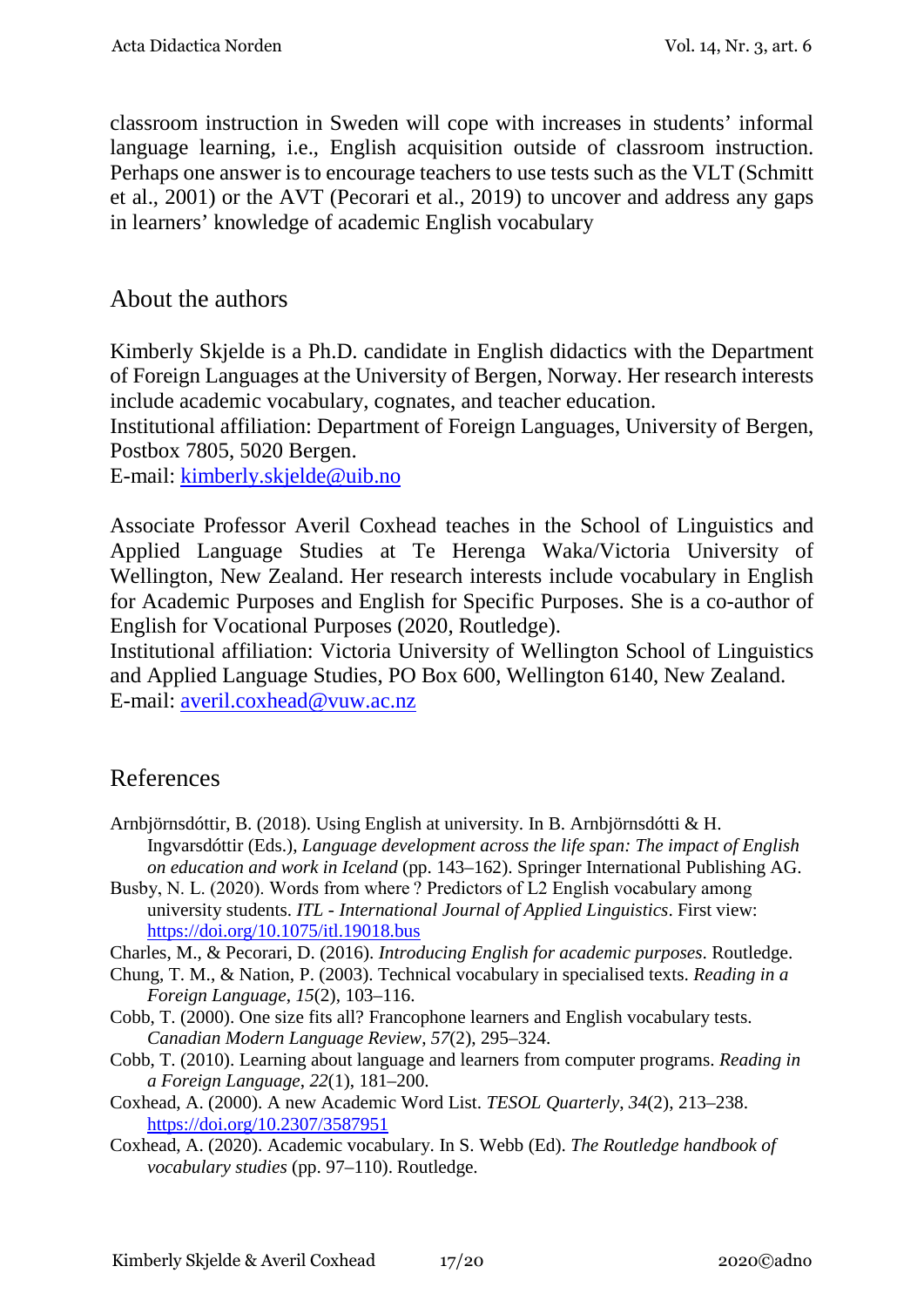- Coxhead, A., & Boutorwick, T.J. (2018a). Longitudinal vocabulary development in an EMI international school context: Learners and texts in EAL, maths, and science. *TESOL Quarterly, 52*(3). 588-610. https://dio.org/10.1002/tesq.450
- Coxhead, A., Nation, P., Woods, L. & Sim, D. (2018b). Group vs. individual: How administration procedure can affect vocabulary test scores. *New Zealand Studies in Applied Linguistics*, 24(2), 24-41.
- Durrant, P. (2014). Discipline and level specificity in university students' written vocabulary. *Applied Linguistics*, *35*(3), 328–356.<https://doi.org/10.1093/applin/amt016>
- Edgarsson, G. (2017). Academic vocabulary proficiency and reading comprehension among Icelandic secondary school students. In B. Arnbjörnsdóttir & H. Ingvarsdótti (Eds.), *Language development across the lifespan: The impact of English on education and work in Iceland* (pp. 95–112). Springer International Publishing AG. [https://doi.org/10.1007/978-3-319-67804-7\\_6](https://doi.org/10.1007/978-3-319-67804-7_6)
- Gardner, D., & Davies, M. (2014). A new Academic Vocabulary List. *Applied Linguistics*, *35*(3), 305–327.<https://doi.org/10.1093/applin/amt015>
- Gyllstad, H., Vilkaitė, L., & Schmitt, N. (2015). Assessing vocabulary size through multiplechoice formats: Issues with guessing and sampling rates. *ITL - International Journal of Applied Linguistics*, 166(2), 278-306.<https://doi.org/10.1075/itl.166.2.04gyl>
- Hancioǧlu, N., Neufeld, S., & Eldridge, J. (2008). Through the looking glass and into the land of lexico-grammar. *English for Specific Purposes*, *27*(4), 459–479. <https://doi.org/10.1016/j.esp.2008.08.001>
- Hellekjær, G. O. (2005). *The Acid Test: Does upper secondary EFL instruction effectively prepare Norwegian students for the reading of English textbooks at colleges and universities?* [Doctoral dissertation, University of Oslo]. Open Access. <https://www.duo.uio.no/handle/10852/32286>
- Hellekjær, G. O. (2009). Academic English reading proficiency at the university level: A Norwegian Case Study. *Reading in a Foreign Language*, *21*(2), 198–222.
- Hellekjær, G. O. (2019a). Læreplan 2020: Noen forslag til endringer i engelsk programfag. *Bedre Skole*, 70–75.
- Hellekjær, G. O. (2019b). PhD revisited: The Acid Test Does upper secondary EFL instruction effectively prepare Norwegian students for the reading of English textbooks at colleges and universities? In U. Rindal & L. M. Brevik (Eds.), *English didactics in Norway - 30 years of doctoral research* (pp. 183–206). Universitetsforlaget.
- Henriksen, B., & Danelund, L. (2015). Studies of Danish L2 learners' vocabulary knowledge and the lexical richness of their written production in English. In P. Pietilä, K. Doró, & R. Pípalová (Eds.), *Lexical issues in L2 writing* (pp. 30–55). Cambridge Scholars Publisher.
- Humphrey, S. (2016). EAP in school settings. In K. Hyland & P. Shaw (Eds.), *The Routledge handbook of English for academic purposes* (pp. 447–460). Routledge.
- Hyland, K., & Tse, P. (2007). Is there an "Academic Vocabulary"? *Tesol Quarterly*, *41*(2), 223–235.
- Kremmel, B., & Schmitt, N. (2017). Vocabulary Levels Test. *The TESOL Encyclopedia of English Language Teaching*, *5*, 1–7.<https://doi.org/10.1002/9781118784235.eelt0499>
- Laufer, B., & Ravenhorst-Kalovski, G. C. (2010). Lexical threshold revisited: Lexical text coverage, learners' vocabulary size and reading comprehension. *Reading in a Foreign Language*, *22*(1), 15–30.
- MacGinitie, W. H., MacGinitie, W. H., Maria, K., & Dreyer, L. (2000). Gates-MacGinitie Reading Test (4th ed.). Riverside.
- Malmström, H., Pecorari, D., & Shaw, P. (2018). Words for what? Contrasting university students' receptive and productive academic vocabulary needs. *English for Specific*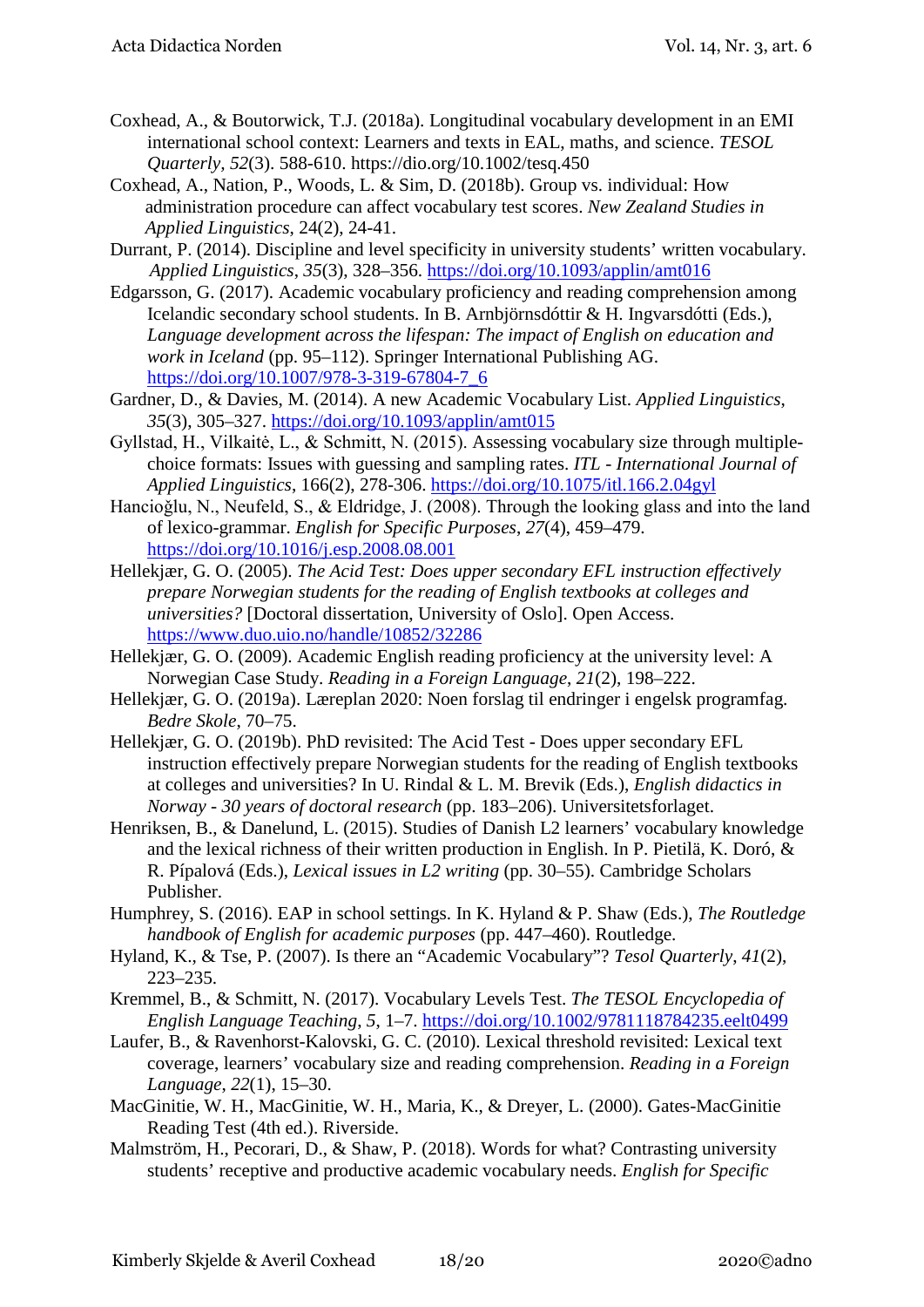*Purposes*, *50*, 28–39.<https://doi.org/10.1016/j.esp.2017.11.002>

- Martínez, I. A., Beck, S. C., & Panza, C. B. (2009). Academic vocabulary in agriculture research articles: A corpus-based study. *English for Specific Purposes*, *28*(3), 183–198. <https://doi.org/10.1016/j.esp.2009.04.003>
- Masrai, A., & Milton, J. (2017). Recognition vocabulary knowledge and intelligence as predictors of academic achievement. *TESOL International Journal*, *12*(1), 128–142.

Masrai, A., & Milton, J. (2018). Measuring the contribution of academic and general vocabulary knowledge to learners' academic achievement. *Journal of English for Academic Purposes*, *31*, 44–57.<https://doi.org/10.1016/j.jeap.2017.12.006>

- Meara, P., & Milton, J. (2003). *X\_Lex, The Swansea Levels Test*. Express.
- Milton, J. (2009). *Measuring second language vocabulary acquisition*. Multilingual Matters.
- Mitchell, R., Myles, F. & Marsden, E. (2013). *Second language learning theories.* (3rd ed.). Routledge.
- Nagy, W., Townsend, D., Lesaux, N., & Schmitt, N. (2012). Words as tools: Learning academic vocabulary as language acquisition. *Source: Reading Research Quarterly*, *47*(1), 91–108.<https://doi.org/10.1002/RRQ.01>
- Nation, I. S. P. (1983). Testing and teaching vocabulary. *Guidelines*, *1*(5), 12–25.
- Nation, I. S. P. (1990). *Teaching and learning vocabulary*. Newbury House.
- Nation, I. S. P. (2006). How large a vocabulary is needed for reading and listening? *Canadian Modern Language Review*, *63*(1), 59–82.<https://doi.org/10.3138/cmlr.63.1.59>
- Nation, I. S. P. (2013). *Learning vocabulary in another language* (2nd ed.). Cambridge University Press.<https://doi.org/10.1017/CBO9781139858656>
- Nation, I. S. P. (2017). The BNC/COCA level 6 word family lists (Version 1.0.0) [Data file]. Available from<http://www.victoria.ac.nz/lals/staff/paul-nation.aspx>
- Nation, I. S. P., Coxhead, A., Chung, T. M., & Quero, B. (2016). Specialized word lists. In *Making and using word lists for language learning and testing* (pp. 145–151). John Benjamins Publishing Company.
- Norwegian Directorate for Education and Training (2006/2013). *National curriculum for knowledge promotion in primary and secondary education and training, English subject curriculum*. The Norwegian Ministry of Education. [https://www.udir.no/lk20/eng01-](https://www.udir.no/lk20/eng01-04/timetall) [04/timetall](https://www.udir.no/lk20/eng01-04/timetall)
- Norwegian Directorate for Education and Training (2019a). *National curriculum for knowledge promotion in primary and secondary education and training, English subject curriculum*. The Norwegian Ministry of Education. [https://www.udir.no/lk20/eng01-](https://www.udir.no/lk20/eng01-04/kompetansemaal-og-vurdering/kv6) [04/kompetansemaal-og-vurdering/kv6](https://www.udir.no/lk20/eng01-04/kompetansemaal-og-vurdering/kv6)
- Norwegian Directorate for Education and Training (2019b). *Statistikk* [Statistics]. The Norwegian Ministry of Education. [https://www.udir.no/tall](https://www.udir.no/tall-ogforskning/statistikk/statistikk-grunnskole/grunnskolepoeng/)[ogforskning/statistikk/statistikk-grunnskole/grunnskolepoeng/](https://www.udir.no/tall-ogforskning/statistikk/statistikk-grunnskole/grunnskolepoeng/)
- Olsson, E. (2016). *On the impact of extramural English and CLIL on productive vocabulary*. [Doctoral dissertation, University of Gothenburg].<http://hdl.handle.net/2077/41359>
- Pecorari, D., Shaw, P., Irvine, A., Malmström, H., & Mežek, Š. (2012). Reading in tertiary education: undergraduate student practices and attitudes. *Quality in Higher Education,*  18(2), 235-256.<https://doi.org/10.1080/13538322.2012.706464>
- Pecorari, D., Shaw, P., & Malmström, H. (2019). Developing a new academic vocabulary test. *Journal of English for Academic Purposes*, *39*, 59–71. <https://doi.org/10.1016/j.jeap.2019.02.004>
- Plonsky, L., & Oswald, F. (2014). How big is "Big"? Interpreting effect sizes in L2 research. *Language Learning, 64*(4), 878–912.
- Rindal, U. & Brevik, L.M., State of the art: English didactics in Norway. In U. Rindal & L. M. Brevik (Eds.), *English didactics in Norway - 30 years of doctoral research* (pp. 418–